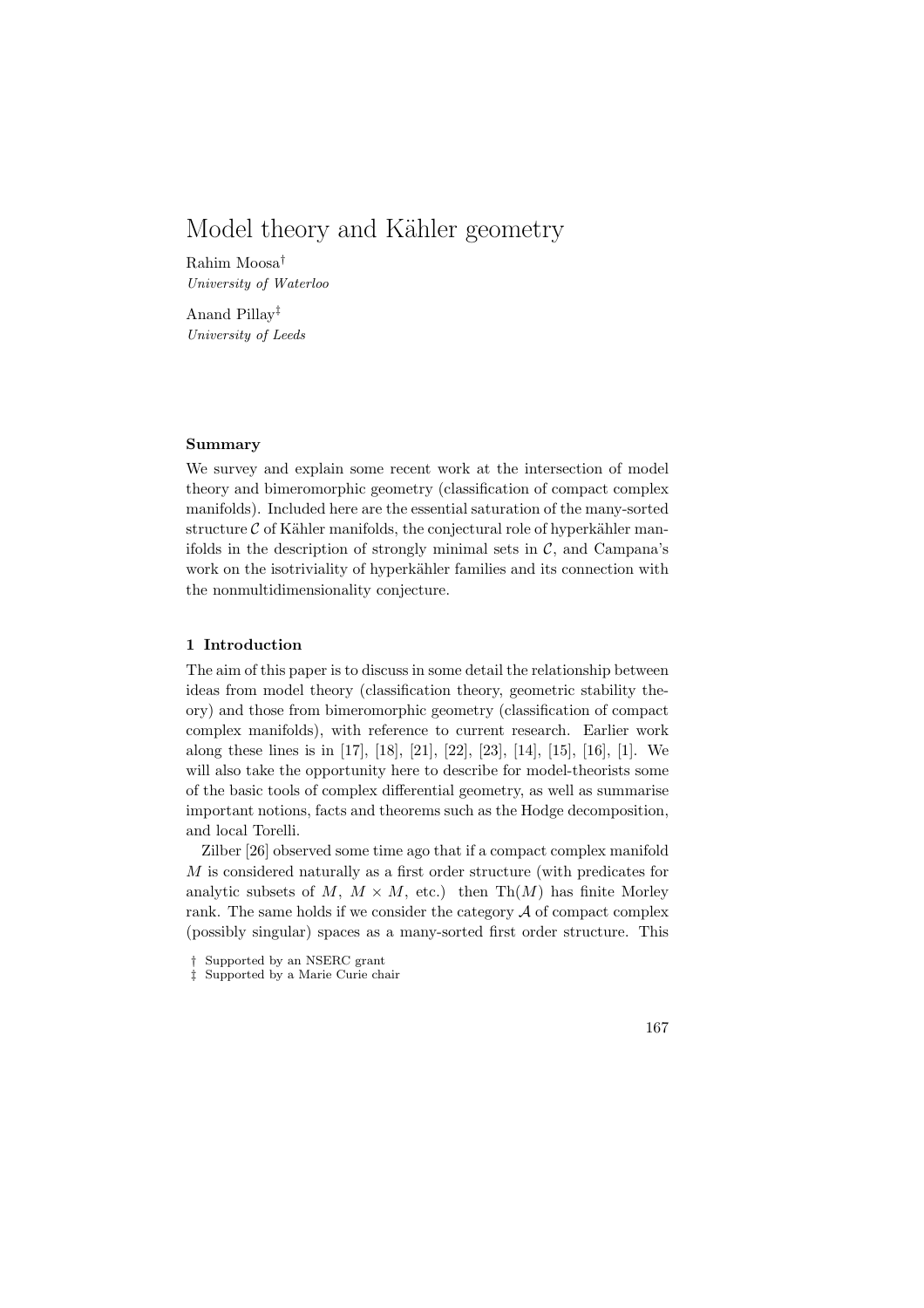observation of Zilber was closely related, historically, to the work on Zariski structures and geometries by Hrushovski and Zilber [11].

There is a rich general theory of theories of finite Morley rank, encompassing both Shelah's work on classification theory (classifying first order theories and their models) as well as the more self-consciously geometric theory of 1-basedness (modularity), definable groups, definable automorphism groups, etc... It turns out that  $\text{Th}(\mathcal{A})$  witnesses most of the richness of this theory. Among the main points of the current article is that notions belonging to the Shelah theory such as nonorthogonality and nonmultidimensionality, have a very clear geometric content, and are connected with things such as "variation of Hodge structure".

The class of compact Kähler manifolds has been identified as an important rather well-behaved class of compact complex manifolds, where there is a better chance of classification. The first author [16] observed that such manifolds can to all intents and purposes be treated as saturated structures (inside which one can apply the compactness theorem). We give some more details in section 3, explaining the role of the Kähler condition.

The category of compact Kähler manifolds (or rather compact complex analytic spaces that are holomorphic images of compact Kähler manifolds) is a "full reduct" of the many-sorted structure  $A$ . We call it  $\mathcal{C}$ . In [21] it was pointed out how, from work of Lieberman, one can see that  $\text{Th}(\mathcal{A})$  is about as complicated as it can be from the point of view of Shelah's theory (it has the DOP). We have conjectured on the other hand that  $\text{Th}(\mathcal{C})$  is rather tame.  $\text{Th}(\mathcal{C})$  could not be uncountably categorical (unidimensional), but we believe it to be the next best thing, nonmultidimensional. The description of  $U$ -rank 1 types (equivalently *simple* compact complex manifolds) in  $\text{Th}(\mathcal{C})$  which are *trivial* is still open, and it is conjectured that they are closely related to so-called irreducible hyperkähler manifolds. As we explain in section 5, an isotriviality result for families of hyperkähler manifolds in  $\mathcal{C}$ , due to Campana, represents some confirmation of the nonmultdimensionality of  $\text{Th}(\mathcal{C})$ .

We now give a brief survey of the model theory of compact complex manifolds, continuing in a sense [19]. There are several published survey-type articles, such as [15] and [17], to which the interested reader is referred for more details. We assume familiarity with the notion of a complex manifold  $M$ . An *analytic* subset  $X$  of  $M$  is a subset  $X$  such that for each  $a \in M$  there is an an open neighbourhood U of a in M such that  $X \cap U$  is the common zero-set of a finite set of holomorphic functions on  $U$ . A compact complex manifold  $M$  is viewed as a first or-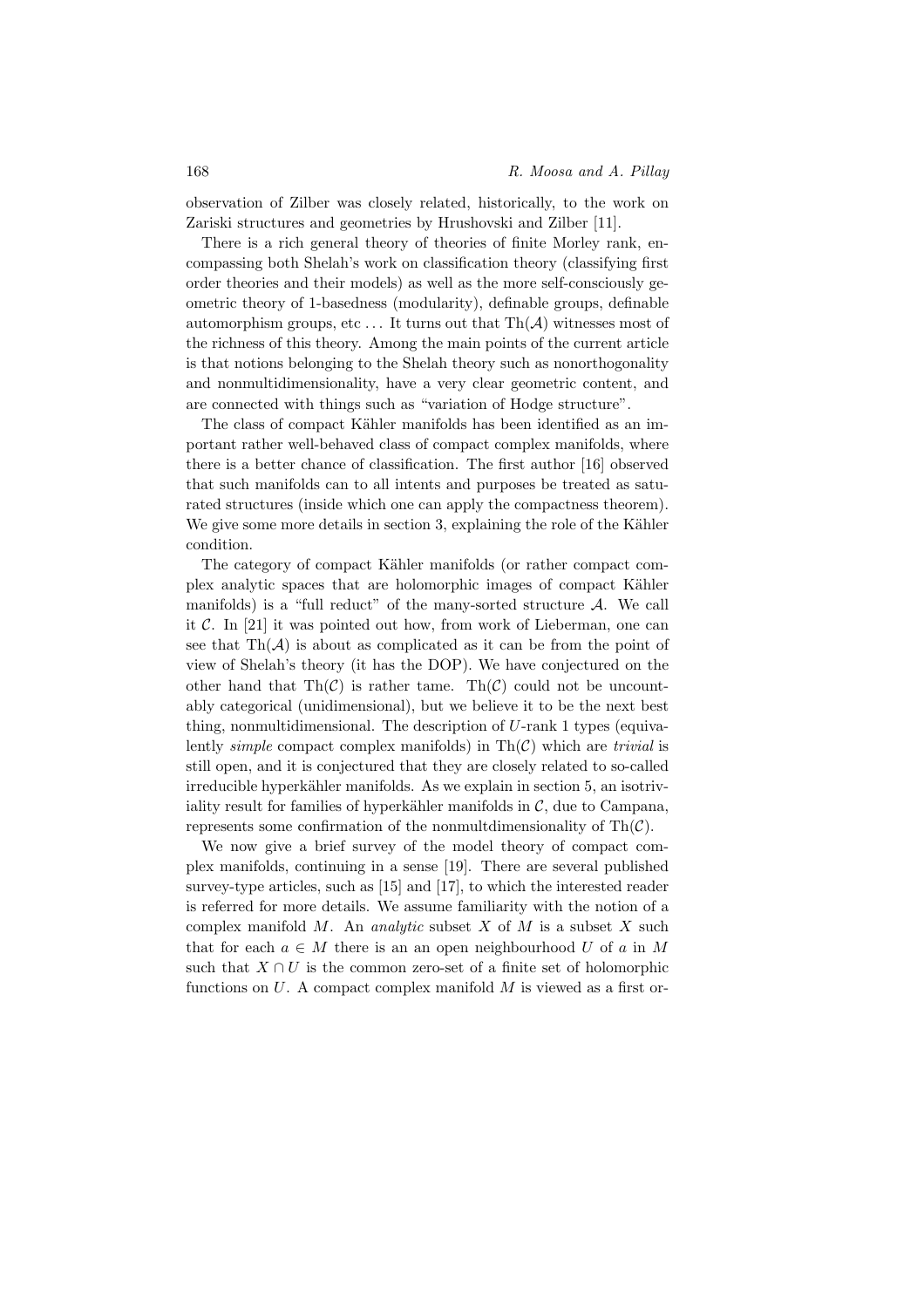der structure by equipping it with predicates for all the analytic subsets of M and its cartesian powers. The fundamental fact observed by Zilber is that the theory of this first order structure has quantifier elimination and has finite Morley rank. We can of course consider the collection of all compact complex manifolds (up to biholomorphism) and view it is a many-sorted first order structure (predicates for all analytic subsets of cartesian products of sorts) which again has QE and finite Morley rank (sort by sort). The same holds for the larger class of compact complex analytic spaces. A compact complex analytic space is (a compact topological space) locally modelled on zero-sets of finitely many holomorphic functions on open domains in  $\mathbb{C}^n$  with of course biholomorphic transition maps. We have the notion of an analytic subset of  $X$  and its cartesian powers, and we obtain thereby a first order structure as before. As above we let A denote the many-sorted structure of compact complex analytic spaces, and we let  $\mathcal L$  denote its language. (A complex analytic space is usually presented as a ringed space, where the rings may be nonreduced. We refer to [15] for more discussion of this. In any case by a *complex* variety we will mean a reduced and irreducible complex analytic space.)

If X is a compact complex variety and  $a \in X$ , then  $\{a\}$  is an analytic subset of  $X$ , and hence is essentially named by a constant. So really  $A$ has names for all elements (of all sorts). Let  $\mathcal{A}'$  be a saturated elementary extension of A. If S is a sort in A, we let S' be the corresponding sort in  $\mathcal{A}'$ . For example,  $(\mathbb{P}_1)'$  denotes the projective line over a suitable elementary extension  $\mathbb{C}'$  of  $\mathbb{C}$ .

Among the basic facts connecting definability and geometry are:

(i) For  $X, Y$  sorts in  $A$  the definable maps from  $X$  to  $Y$  are precisely the piecewise meromorphic maps.

(ii) If  $p(x)$  is a complete type of Th( $A$ ) then p is the generic type (over A) of a unique compact complex variety X. That is,  $p(x)$  is axiomatised by " $x \in X'$  but  $x \notin Y'$  for any proper analytic subset  $Y \subset X$ ".

(iii) If a, b are tuples from  $A'$  with  $tp(a)$  the generic type of X and  $tp(b)$  the generic type of Y, then  $dcl(a) = dcl(b)$  iff X and Y are bimeromorphic.

(iv) Suppose a, b are tuples from  $A'$ , and  $tp(a/b)$  is stationary. Then there are compact complex varieties  $X, Y$  and a meromorphic dominant map  $f: X \to Y$  whose fibres over a non-empty Zariski open subset of Y are irreducible, and such that: ab is a generic point (realizes the generic type) of X, b is a generic point of Y, and (in  $\mathcal{A}'$ )  $f(ab) = b$ . So  $tp(a/b)$  is the "generic type" of the "generic fibre"  $X_b$  of  $f : X \to Y$ . We consider definable sets such as  $X_b$  as "nonstandard" analytic subsets of  $X$ ".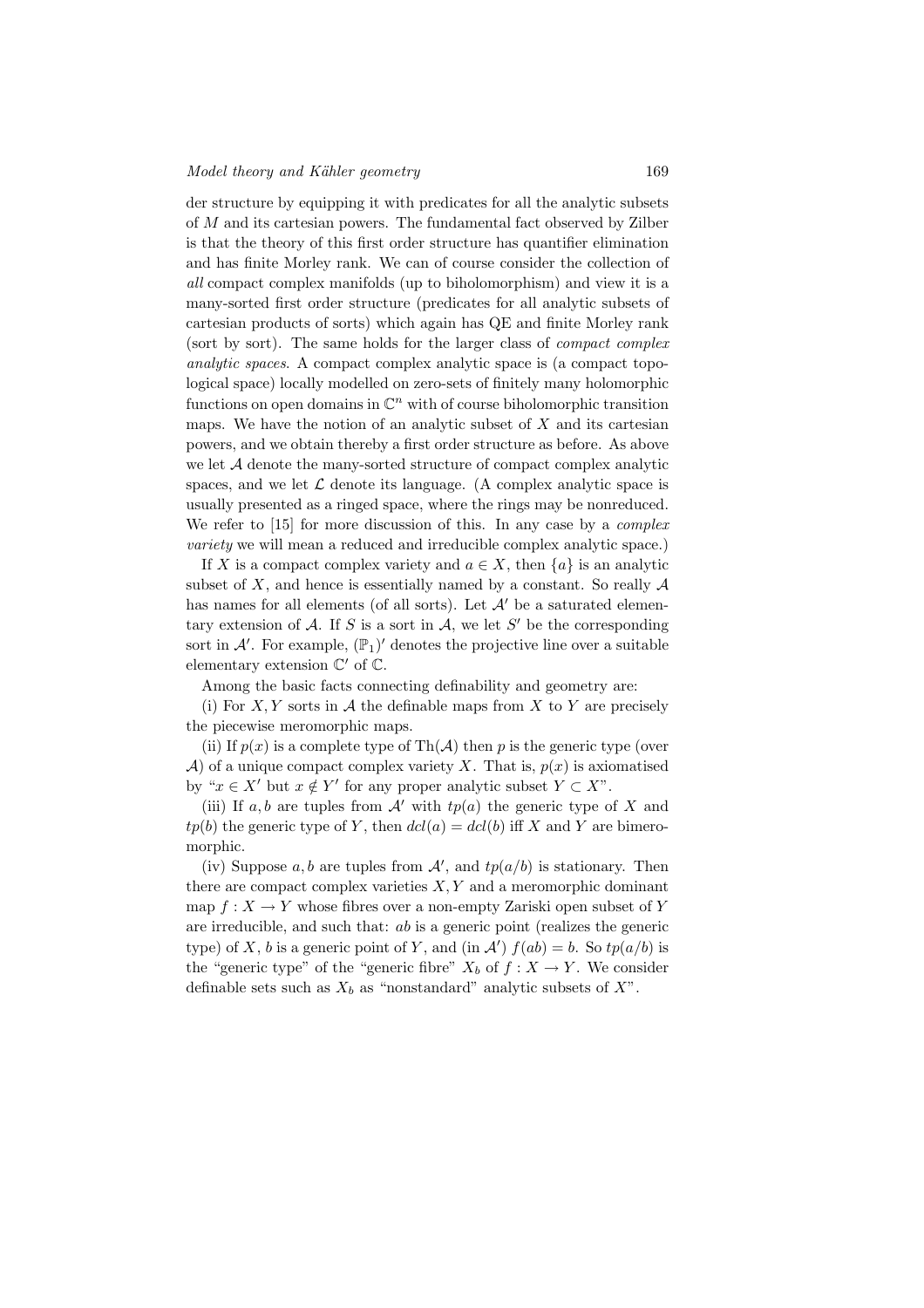Algebraic geometry lives in  $\mathcal A$  on the sort  $\mathbb P_1$ . Any irreducible complex quasi-projective *algebraic* variety V has a compactification  $\overline{V}$  which will be a compact complex variety living as a sort in  $A$ , and biholomorphic with a closed subvariety of  $\mathbb{P}^n_1$  for some  $n > 0$ . The variety V will be a Zariski open, hence definable, subset of  $\bar{V}$ .

A compact complex variety  $X$  is said to be *Moishezon* if  $X$  is bimeromorphic with a complex projective algebraic variety. This is equivalent to X being internal to the sort  $\mathbb{P}_1$ , and also equivalent to a generic point a of X being in the definable closure of elements from  $(\mathbb{P}_1)'$ . The expression "algebraic" is sometimes used in place of Moishezon. We extend naturally this notion to nonstandard analytic sets as well as definable sets and stationary types in  $\mathcal{A}'$ . The "strong conjecture" from [19] then holds in  $\mathcal{A}'$  in the more explicit form: if  $(Y_z : z \in Z)$  is a normalized family of definable subsets of a definable set X, then for  $a \in X$ ,  $Z_a = \{z \in Z : a \text{ is generic on } Y_z\}$  is Moishezon (namely generically internal to  $(\mathbb{P}_1)')$ . This result was derived in [18] from a theorem due independently to Campana and Fujiki.

In [21] it was shown that any strongly minimal modular group definable in  $A$  is definably isomorphic to a complex torus. An appropriate generalization to strongly minimal modular groups in  $A'$  was obtained in [1].

More details on the classification of strongly minimal sets (or more generally types of U-rank 1) in  $\text{Th}(\mathcal{C})$  will appear in section 5.

#### 2 Preliminaries on complex forms

We give in this section a brief review of the basic theory of complexvalued differential forms. The reader may consult [8] or [25] for a more detailed treatment of this material.

Suppose  $X$  is an *n*-dimensional complex manifold. By a *coordinate* system  $(z, U)$  on X we mean an open set  $U \subset X$  and a homeomorphism  $z$  from U to an open ball in  $\mathbb{C}^n$ . Composing with the coordinate projections we obtain *complex coordinates*  $z_i: U \to \mathbb{C}$  for  $i = 1, ..., n$ , which we decompose into real and imaginary parts as  $z_i = x_i + iy_i$ .

Fix a coordinate system  $(z, U)$  on X and a point  $x \in U$ . Let  $T_{X,x}$ denote the (real) tangent space of X at x. Viewed as the space of  $\mathbb{R}$ linear derivations on real-valued smooth functions at  $x$ , we have that

$$
\left\{\frac{\partial}{\partial x_1},\ldots,\frac{\partial}{\partial x_n},\frac{\partial}{\partial y_1},\ldots,\frac{\partial}{\partial y_n}\right\}
$$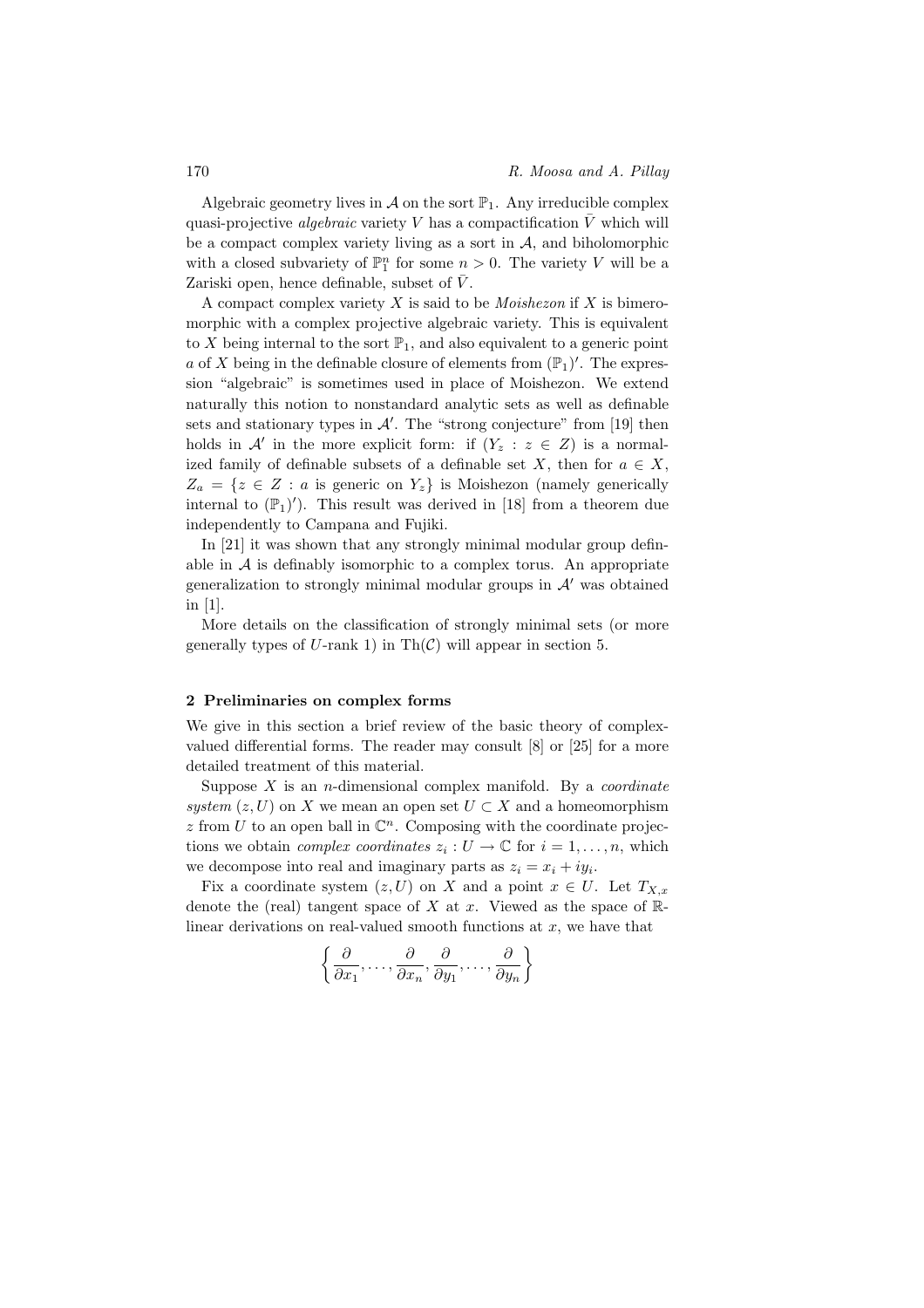forms an R-basis for  $T_{X,x}$ . But the complex manifold structure on X gives  $T_{X,x}$  also an *n*-dimensional *complex* vector space structure, which can be described as follows. Let  $T_{X,\mathbb{C},x} := T_{X,x} \otimes \mathbb{C}$  denote the complexification of the real tangent space. We have a decomposition  $T_{X,\mathbb{C},x} = T_{X,x}^{1,0} \oplus T_{X,x}^{0,1}$  where  $T_{X,x}^{1,0}$  is the complex subspace generated by

$$
\left\{\frac{\partial}{\partial z_i}:=\frac{\partial}{\partial x_i}-i\frac{\partial}{\partial y_i}\;\middle|\;i=1,\ldots,n\right\}
$$

and  $T_{X,x}^{0,1}$  is generated by

$$
\left\{\frac{\partial}{\partial \overline{z_i}}:=\frac{\partial}{\partial x_i}+i\frac{\partial}{\partial y_i}\;\middle|\; i=1,\ldots,n\right\}.
$$

If we view  $T_{X,\mathbb{C},x}$  as the space of C-linear derivations on *complex*-valued smooth functions at x, then  $T_{X,x}^{1,0}$  corresponds to those that vanish on all the anti-holomorphic functions (functions whose complex conjugates are holomorphic at x). In any case,  $T_{X,x}^{1,0}$  is called the *holomorphic tan*gent space of X at x. The natural inclusion  $T_{X,x} \subset T_{X,\mathbb{C},x}$  followed by the projection  $T_{X,\mathbb{C},x} \to T_{X,x}^{1,0}$  produces an R-linear isomorphism between the real tangent space and the holomorphic tangent space. This isomorphism makes  $T_{X,x}$  canonically into a complex vector space.

Despite our presentation, the above constructions do not depend on the coordinates and extend globally: We have the complexification of the (real) tangent bundle  $T_{X,\mathbb{C}} := T_X \otimes \mathbb{C}$ , and a decomposition into complex vector subbundles,  $T_{X,\mathbb{C}} = T_X^{1,0} \oplus T_X^{0,1}$ , whereby the holomorphic tangent bundle  $T_X^{1,0}$  is naturally isomorphic as a real vector bundle with  $T_X$ . It is with respect to this isomorphism that we treat  $T_X$  as a complex vector bundle.

A complex-valued differential k-form (or just a k-form) at  $x \in X$  is an alternating k-ary R-multilinear map  $\phi : T_{X,x} \times \cdots \times T_{X,x} \to \mathbb{C}$ . The complex vector space of all k-forms at x is denoted by  $F_{X,\mathbb{C},x}^k$ . The real differential k-forms,  $F_{X,\mathbb{R},x}^k$ , are exactly those forms in  $F_{X,\mathbb{C},x}^k$ that are real-valued. So  $F_{X,\mathbb{C},x}^k = F_{X,\mathbb{R},x}^k \otimes \mathbb{C}$ . In particular,  $F_{X,\mathbb{C},x}^1 =$  $\text{Hom}_{\mathbb{R}}(T_{X,x},\mathbb{R})\otimes\mathbb{C}$  is the complexification of the real cotangent space at x. Hence, in a coordinate system  $(z, U)$  about x, if we let

$$
\{dx_1, \dots, dx_n, dy_1, \dots, dy_n\}
$$
  
be the dual basis to  $\left\{\frac{\partial}{\partial x_1}, \dots, \frac{\partial}{\partial x_n}, \frac{\partial}{\partial y_1}, \dots, \frac{\partial}{\partial y_n}\right\}$  for  $\text{Hom}_{\mathbb{R}}(T_{X,x}, \mathbb{R}),$   
then

$$
dz_i := dx_i + i dy_i,
$$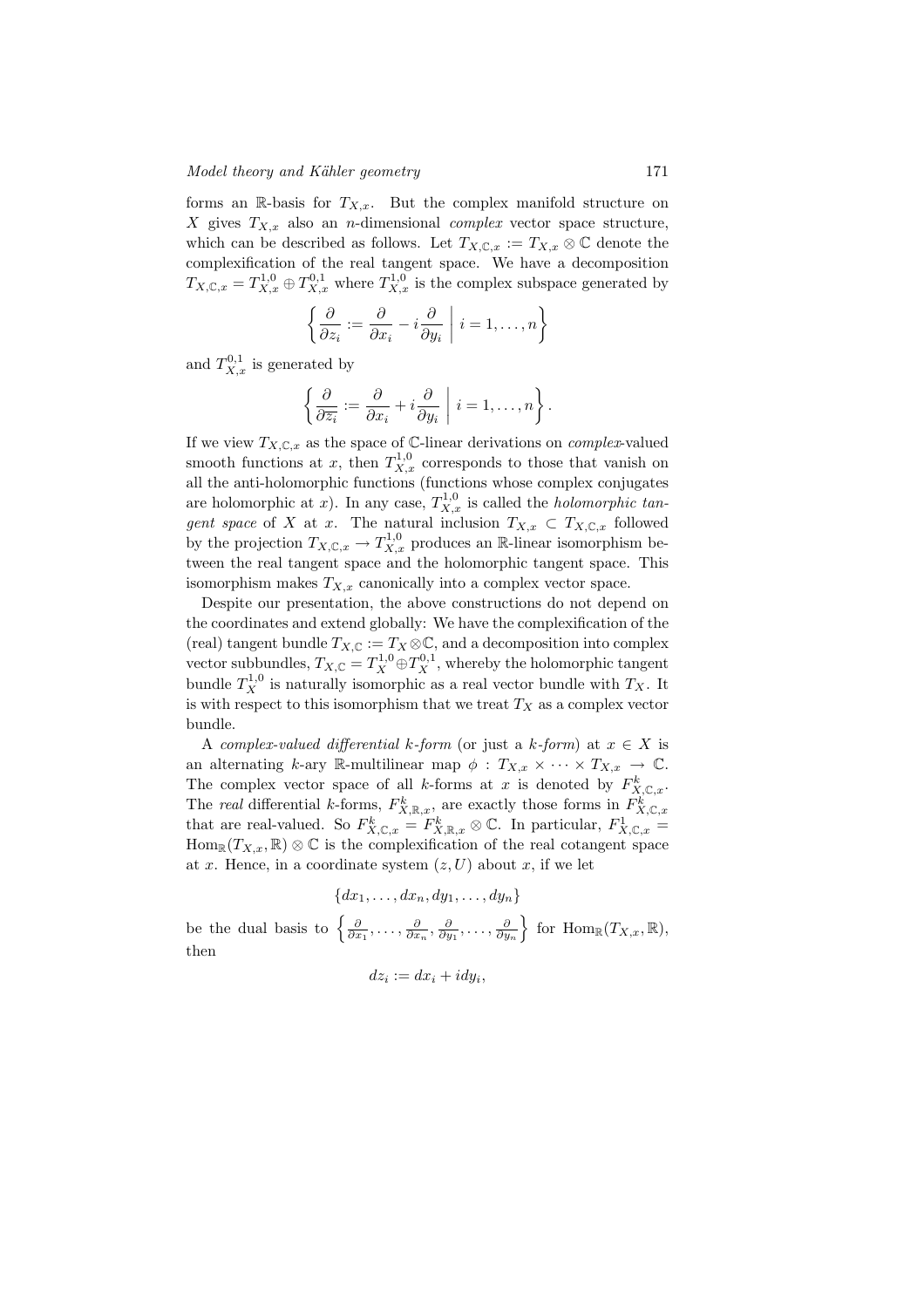172 R. Moosa and A. Pillay

$$
d\overline{z}_i := dx_i - i dy_i
$$

for  $i = 1, ..., n$ , form a C-basis for  $F^1_{X, \mathbb{C}, x}$ .

Now  $F_{X,\mathbb{C},x}^k$  is the kth exterior power of  $F_{X,\mathbb{C},x}^1$ . Given  $I = (i_1,\ldots,i_p)$ an increasing sequence of numbers between 1 and  $n$ , let  $dz_I$  be the p-form  $dz_{i_1} \wedge \cdots \wedge dz_{i_p}$ . Similarly, let  $d\overline{z_I} := d\overline{z_{i_1}} \wedge \cdots \wedge d\overline{z_{i_p}}$ . Then

$$
\{dz_I \wedge d\overline{z_J} \mid I = (i_1, \ldots, i_p), J = (j_1, \ldots, j_q), p + q = k\}
$$

is a C-basis for  $F_{X,\mathbb{C},x}^k$ . This gives us a natural decomposition

$$
F_{X,\mathbb{C},x}^k = \bigoplus_{p+q=k} F_{X,x}^{p,q}
$$

where  $F_{X,x}^{p,q}$  is generated by the forms  $dz_I \wedge d\overline{z_J}$  where  $I = (i_1, \ldots, i_p)$ and  $J = (j_1, \ldots, j_q)$  are increasing sequences of numbers between 1 and n. The complex vector subspaces  $F_{X,x}^{p,q}$  can also be more intrinsically described as made up of those k-forms  $\phi$  such that

$$
\phi(cv_1,\ldots,cv_n)=c^p\bar{c}^q\phi(v_1,\ldots,v_n)
$$

for all  $v_1, \ldots, v_k \in T_{X,x}$  and  $c \in \mathbb{C}$ . Such forms are said to be of type  $(p, q)$ .

Once again, these constructions extend globally to  $X$  and we have complex vector bundles  $F_{X,\mathbb{C}}^k = \bigoplus_{p+q=k} F_{X,\mathbb{C}}^{p,q}$ . For  $U \subseteq X$  an open set, by a complex  $k$  form on  $\hat{U}$  we mean a smooth section to the bundle  $F_{X,\mathbb{C}}^k$  over the set U. Similarly for forms of type  $(p,q)$  on U. We denote by  $\mathcal{A}^k$  and  $\mathcal{A}^{p,q}$  the sheaves on X of smooth sections to  $F_{X,\mathbb{C}}^k$  and  $F_{X,\mathbb{C}}^{p,q}$ respectively. So  $\mathcal{A}^k(U)$  is the space of all complex k-forms on U while  $\mathcal{A}^{p,q}(U)$  is the space of all complex forms of type  $(p,q)$  on U. Given a coordinate system  $(z, U)$  on X, a k-form  $\omega \in \mathcal{A}^k(U)$  can be expressed as  $\omega = \sum_{|I|+|J|=k} f_{IJ} dz_I \wedge d\overline{z_J}$  where  $f_{IJ}: U \to \mathbb{C}$  are smooth. Note that  $dz_i$  and  $d\overline{z_i}$  are being viewed here as 1-forms on U. By convention,  $\mathcal{A}^0$  is the sheaf of  $\mathbb{C}$ -valued smooth functions.

The *exterior derivative* map  $d: \mathcal{A}^k(U) \to \mathcal{A}^{k+1}(U)$  is defined by

$$
d\left(\sum_{|I|+|J|=k} f_{IJ} dz_I \wedge d\overline{z_J}\right) = \sum_{|I|+|J|=k} df_{IJ} \wedge dz_I \wedge d\overline{z_J}
$$

where for any smooth function  $f: U \to \mathbb{C}$ ,  $df \in \mathcal{A}^1(U)$  is given by

$$
df:=\sum_{i=1}^n\frac{\partial f}{\partial z_i}dz_i+\sum_{i=1}^n\frac{\partial f}{\partial \overline{z_i}}d\overline{z_i}.
$$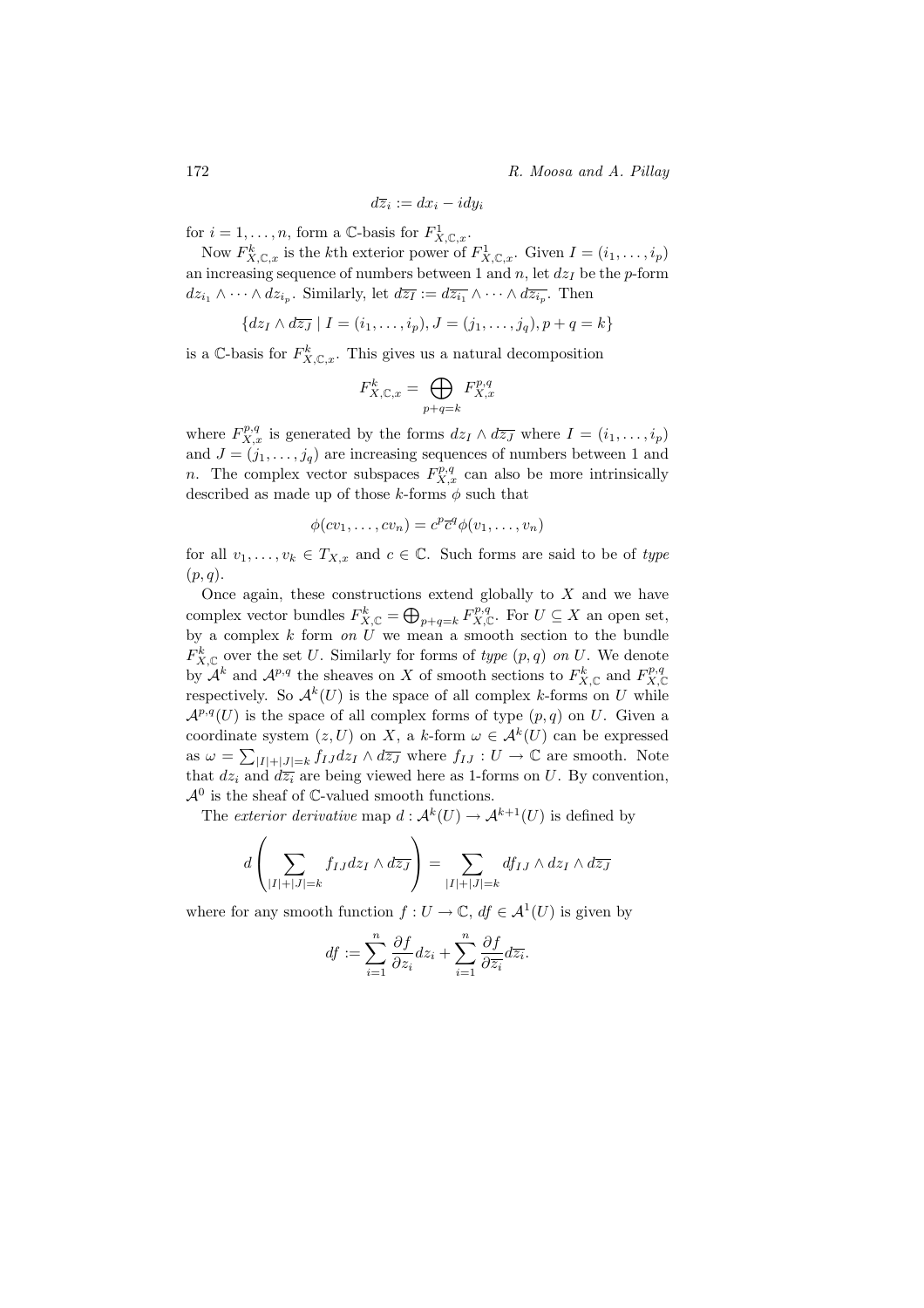## Model theory and Kähler geometry 173

If we define  $\partial f := \sum_{i=1}^n \frac{\partial f}{\partial z_i} dz_i$  and  $\overline{\partial} f = \sum_{i=1}^n \frac{\partial f}{\partial \overline{z_i}} d\overline{z_i}$ , and then extend these maps so that  $\partial: \mathcal{A}^{p,q}(U) \to \mathcal{A}^{p+1,q}(U)$  is given by

$$
\partial \left( \sum f_{IJ} dz_I \wedge d\overline{z_J} \right) = \sum \partial f_{IJ} \wedge dz_I \wedge d\overline{z_J}
$$

and  $\overline{\partial}: \mathcal{A}^{p,q}(U) \to \mathcal{A}^{p,q+1}(U)$  is given by

$$
\overline{\partial}\left(\sum f_{IJ}dz_I\wedge d\overline{z_J}\right)=\sum \overline{\partial}f_{IJ}\wedge dz_I\wedge d\overline{z_J};
$$

then we see that  $d = \partial + \overline{\partial}$ .

One can show that d,  $\partial$ , and  $\overline{\partial}$  are all independent of the coordinate system and extend to sheaf maps on  $\mathcal{A}^k$  and  $\mathcal{A}^{p,q}$  as the case may be. Moreover,

- $d, \partial, \overline{\partial}$  are C-linear;
- $d \circ d = 0$ ,  $\partial \circ \partial = 0$ , and  $\partial \circ \partial = 0$ ; and,
- $d(\phi) = d\phi$ ,  $\partial(\phi) = \partial\phi$ , and  $\partial(\phi) = \partial\phi$ .

We say that  $\omega \in \mathcal{A}^k(X)$  is d-closed if  $d\omega = 0$ , and d-exact if  $\omega = d\phi$ for some  $\phi \in \mathcal{A}^{k-1}(X)$ . Since  $d \circ d = 0$  the exact forms are closed. The De Rham cohomology groups are the complex vector spaces

$$
H_{\text{DR}}^k(X) := \frac{\{d\text{-closed }k\text{-forms}\}}{\{d\text{-exact }k\text{-forms}\}}.
$$

We can relate this cohomology to the classical singular cohomology (which we assume the reader is familiar with) by integration: Given a complex form  $\omega \in \mathcal{A}^k(X)$  and a k-simplex

$$
\phi : \Delta_k := \left\{ (t_1, \dots, t_{k+1}) \in [0,1]^{k+1} \; \Big| \; \sum_{i=1}^{k+1} t_i = 1 \right\} \longrightarrow X,
$$

it makes sense to consider  $\int_{\phi} \omega := \int_{\Delta_k} \phi^* \omega \in \mathbb{C}$ . Every complex kform thereby determines a homomorphism from the free abelian group generated by the  $k$ -simplices (i.e., the group of singular  $k$ -chains) to the complex numbers. We restrict this homomorphism to the singular k-cycles (those chains whose boundary is zero), and denote it by

$$
\int \omega : \{k\text{-cycles on } X\} \longrightarrow \mathbb{C}.
$$

If  $\omega$  is d-closed then  $\int \omega$  vanishes on boundaries by Stokes' theorem, and hence  $\int \omega$  induces a complex-valued homomorphism on the *singular ho*mology group  $H_k(X) = \frac{k\text{-cycles in } X}{k\text{-boundaries in } X}$ . Moreover, by Stokes' theorem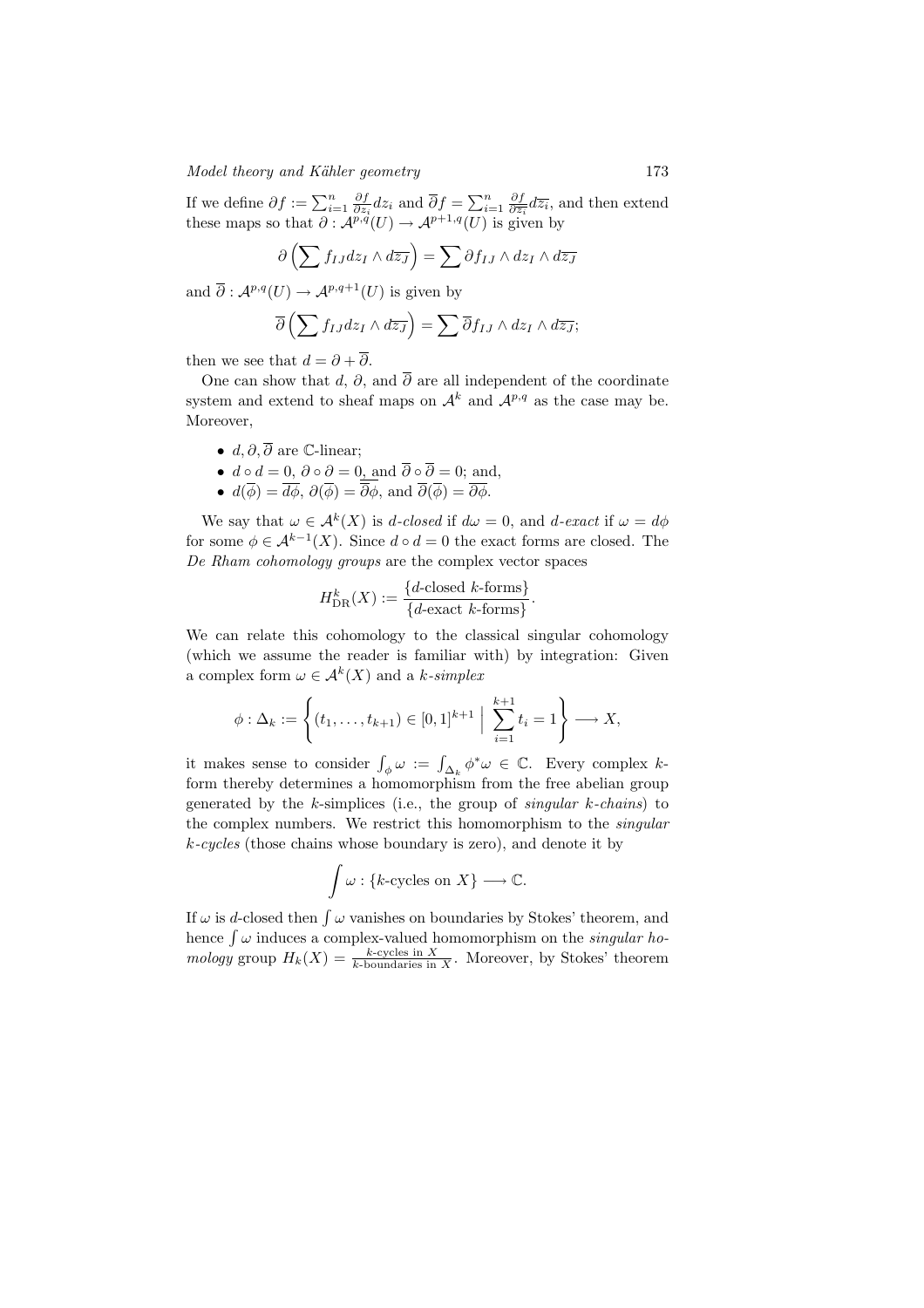again,  $\int \omega = 0$  if  $\omega$  is d-exact. So  $\omega \mapsto \int \omega$  induces a homomorphism

$$
H_{\text{DR}}^k(X) \longrightarrow \text{Hom}_{\mathbb{Z}}\left(H_k(U), \mathbb{C}\right) = H_{\text{sing}}^k(X, \mathbb{C})
$$

where  $H^k_{\text{sing}}(X,\mathbb{C})$  is the *singular cohomology* group with complex coefficients.

De Rham's Theorem (cf. Section 4.3.2 of [25]). The above homomorphism is an isomorphism:  $H^k_{\text{DR}}(X) \cong H^k_{\text{sing}}(X, \mathbb{C})$ .

## 3 Saturation and Kähler manifolds

One obstacle to the application of model-theoretic methods to compact complex manifolds is that the structure  $A$  is not saturated; for example, every element of every sort of  $A$  is  $\emptyset$ -definable. However, for some sorts this can be seen to be an accident of the language of analytic sets in which we are working: Suppose  $V$  is a complex projective algebraic variety viewed as a compact complex manifold and consider the structure

$$
\mathcal{V} := (V; P_A \mid A \subset V^n \text{ is a subvariety over } \mathbb{Q}, n \ge 0)
$$

where there is a predicate for every subvariety of every cartesian power of V defined over the rationals. It is not hard to see that  $V$  is saturated (it is  $\omega_1$ -compact in a countable language). Moreover, Chow's theorem says that every complex analytic subset of projective space is complex algebraic, and hence a subset of a cartesian power of  $V$  is definable in A if and only if it is definable (with parameters) in  $\mathcal V$ . That is, with respect to the sort  $V$ , the lack of saturation in  $A$  is a result of working in too large (and redundant) a language. This property was formalised in [16] as follows.

**Definition 3.1** A compact complex variety  $X$  is essentially saturated if there exists a countable sublanguage of the language of  $A, \mathcal{L}_0$ , such that every subset of a cartesian power of  $X$  that is definable in  $A$  is already definable (with parameters) in the reduct of  $A$  to  $\mathcal{L}_0$ .

The structure induced on X by such a reduct will be saturated.

It turns out that essential saturation, while motivated by internal model-theoretic considerations, has significant geometric content. The purpose of this section is to describe this geometric significance and to show in particular that compact Kähler manifolds are essentially saturated.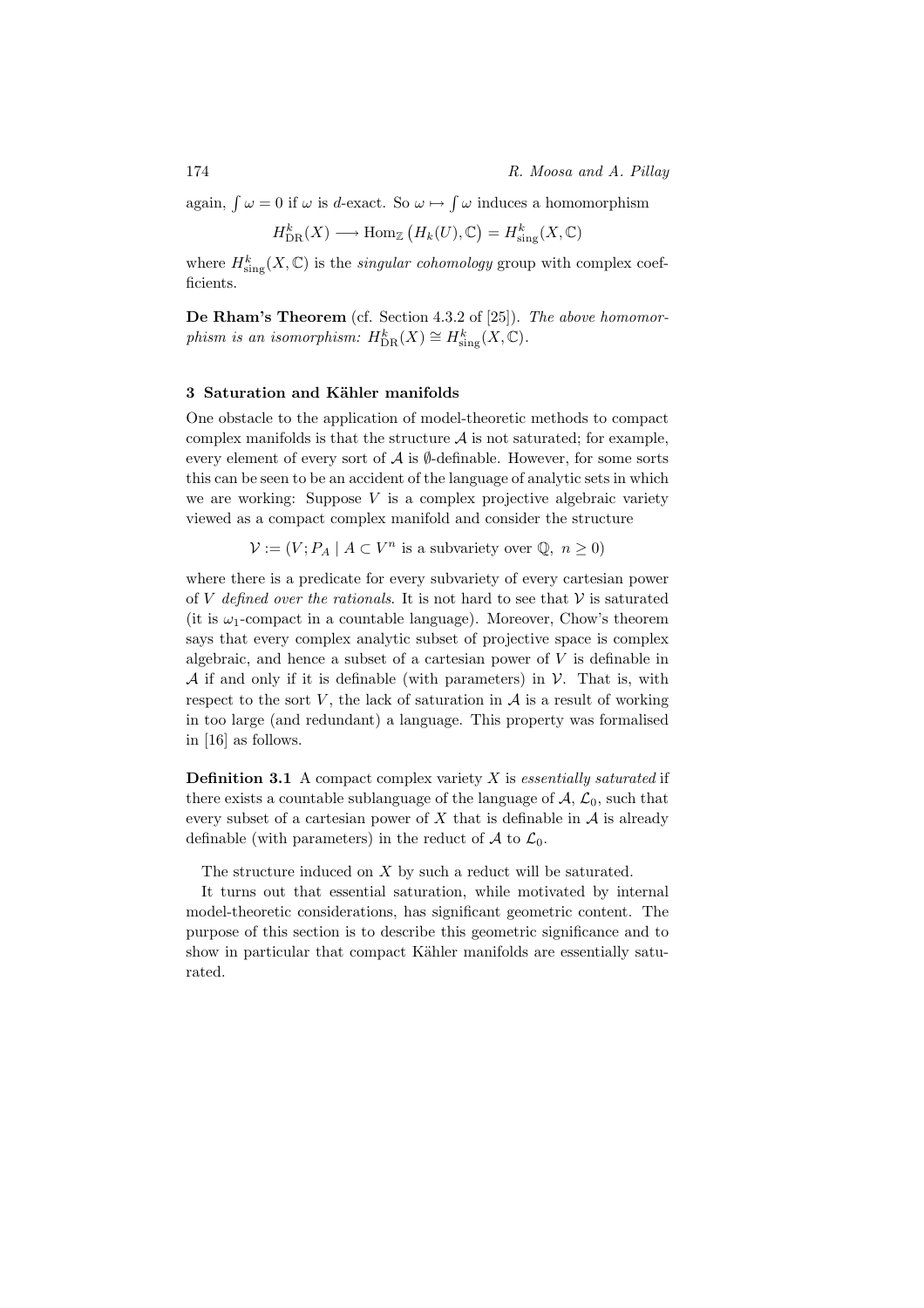We will make use of Barlet's construction of the space of compact cycles of a complex variety. For  $X$  any complex variety and  $n$  a natural number, a *(holomorphic) n-cycle* of  $X$  is a *(formal)* finite linear combination  $Z = \sum_i n_i Z_i$  where the  $Z_i$ 's are distinct n-dimensional irreducible compact analytic subsets of  $X$ , and each  $n_i$  is a positive integer called the *multiplicity* of the component  $Z_i$ .<sup>1</sup> By |Z| we mean the underlying set or *support* of Z, namely  $\bigcup_i Z_i$ . We denote the set of all *n*-cycles of X by  $\mathcal{B}_n(X)$ , and the set of all cycles of X by  $\mathcal{B}(X) := \bigcup_n \mathcal{B}_n(X)$ . In [2] Barlet endowed  $\mathcal{B}(X)$  with a natural structure of a reduced complex analytic space. If for  $s \in \mathcal{B}_n(X)$  we let  $Z_s$  denote the cycle represented by s, then the set  $\{(s,x): s \in \mathcal{B}_n(X), x \in |Z_s|\}$  is an analytic subset of  $\mathcal{B}_n(X) \times X$ . Equipped with this complex structure,  $\mathcal{B}(X)$  is called the Barlet space of  $X$ . When  $X$  is a projective variety the Barlet space coincides with the Chow scheme.

An cycle is called irreducible if it has only one component and that component is of multiplicity 1. In [6] it is shown that

 $\mathcal{B}^*(X) := \{ s \in \mathcal{B}(X) : Z_s \text{ is irreducible} \}$ 

is a Zariski open subset of  $\mathcal{B}(X)$ . An irreducible component of  $\mathcal{B}(X)$  is prime if it has nonempty intersection with  $\mathcal{B}^*(X)$ . Suppose S is a prime component of the Barlet space and set

$$
G_S := \{ (s, x) : s \in S, x \in |Z_s| \}.
$$

Then  $G_S$  is an irreducible analytic subset of  $S \times X$  and, if  $\pi : G_S \to S$ denotes the projection map, the general fibres of  $\pi$  are reduced and irreducible. We call  $G<sub>S</sub>$  the graph of (the family of cycles parametrised) by  $S$ .

**Fact 3.2** (cf. Theorem 3.3 of [16]). A compact complex variety X is essentially saturated if and only if every prime component of  $\mathcal{B}(X^m)$  is compact for all  $m \geq 0$ .

One direction of 3.2 is straightforward: If every prime component of  $\mathcal{B}(X^m)$  is compact, then they are all sorts in A and their graphs are definable in A. Consider the sublanguage  $\mathcal{L}_0$  of the language of A made up of predicates for the graphs  $G_S$  as S ranges over all prime components of  $\mathcal{B}(X^m)$  for all  $m \geq 0$ . Then  $\mathcal{L}_0$  is countable because the Barlet space has countably many irreducible components (this actually follows from

<sup>1</sup> We hope the context will ensure that holomorphic  $n$ -cycles will not be confused with the singular *n*-cycles of singular homo logy discussed in the previous section.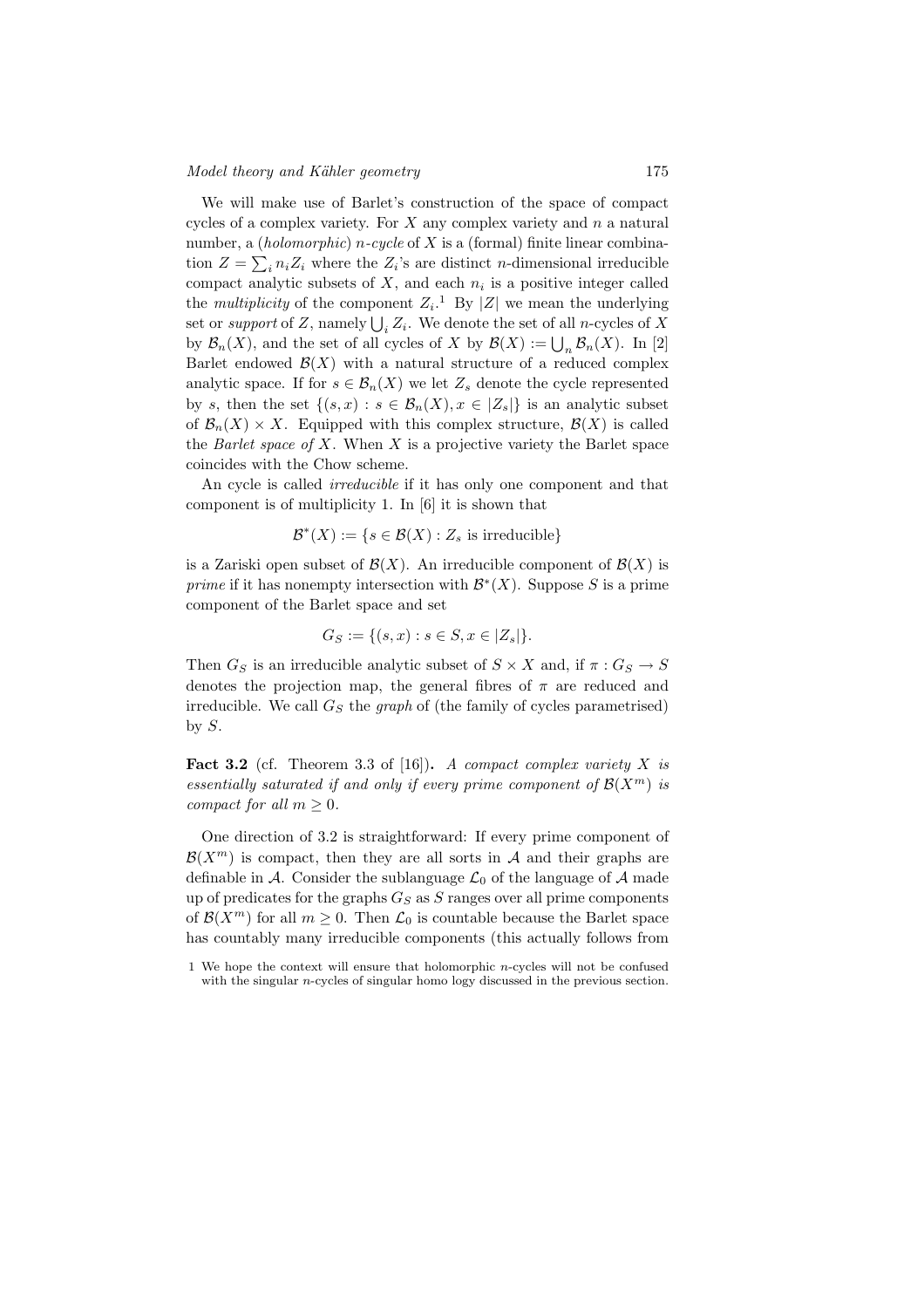Lieberman's Theorem 3.6 below). Every irreducible analytic subset of  $X^m$ , as it forms an irreducible cycle, is a fibre of  $G_S$  for some such S, and hence is  $\mathcal{L}_0$ -definable. By quantifier elimination for  $\mathcal{A}$ , it follows that every A-definable subset of every cartesian power of X is  $\mathcal{L}_0$ -definable. So  $X$  is essentially saturated. The converse makes use of Hironaka's flattening theorem and the universal property of the Barlet space.<sup>2</sup>

It is in determining whether a given component of the Barlet space is compact that Kähler geometry intervenes. We review the fundamentals of this theory now, and suggest [25] for further details.

Suppose  $X$  is a complex manifold. A *hermitian metric h* on  $X$  assigns to each point  $x \in X$  a positive definite *hermitian form*  $h_x$  on the tangent space  $T_{X,x}$ . That is,  $h_x: T_{X,x} \times T_{X,x} \to \mathbb{C}$  satisfies:

- (i)  $h_x(-, w)$  is C-linear for all  $w \in T_{X,x}$ ,
- (ii)  $h_x(v, w) = h_x(w, v)$  for all  $v, w \in T_{X,x}$ , and
- (iii)  $h_x(v, v) > 0$  for all nonzero  $v \in T_{X,x}$ .

Note that  $h_x$  is R-bilinear and that  $h_x(v, -)$  is C-antilinear for all  $v \in$  $T_{X,x}$ . Moreover this assignment should be smooth: Given a coordinate system  $(z, U)$  on X, a hermitian metric is represented on U by

$$
h = \sum_{i,j=1}^{n} h_{ij} dz_i \otimes d\overline{z_j}
$$

where  $h_{ij}: U \to \mathbb{C}$  are smooth functions and  $dz_i \otimes d\overline{z_j}$  is the map taking a pair of tangent vectors  $(v, w)$  to the complex number  $dz_i(v)d\overline{z_i}(w)$ .

A hermitian metric encodes both a riemannian and a symplectic structure on X. The real part of h,  $\text{Re}(h_x) : T_{X,x} \times T_{X,x} \to \mathbb{R}$ , is positive definite, symmetric, and R-bilinear. That is,  $\text{Re}(h)$  is a riemannian metric on X. On the other hand, the imaginary part,  $\text{Im}(h_x)$ :  $T_{X,x} \times T_{X,x} \to \mathbb{R}$ , is an alternating R-bilinear map. So Im(h) is a real 2-form on X. Moreover, if in a coordinate system  $(z, U)$  we have  $h = \sum_{i,j=1}^n h_{ij} dz_i \otimes d\overline{z_j}$ , then a straightforward calculation shows that  $\text{Im}(h) = -\frac{i}{2} \sum_{i,j=1}^{n} h_{ij} dz_i \wedge d\overline{z_j}$ . So as a complex 2-form on X, Im(h) is of type (1, 1).

The assignment  $h \mapsto -\operatorname{Im}(h)$  is a bijection between hermitian metrics and positive real 2-forms of type  $(1, 1)$  on X. We call  $\omega := -\text{Im}(h)$  the Kähler form associated to  $h$ . A hermitian metric is a Kähler metric if

<sup>2</sup> Actually, this is done in [16] with restricted Douady spaces (the complex analytic analogue of the Hilbert scheme) rather than Barlet spaces. However, it is routine to see that the argument works for Barlet spaces as well.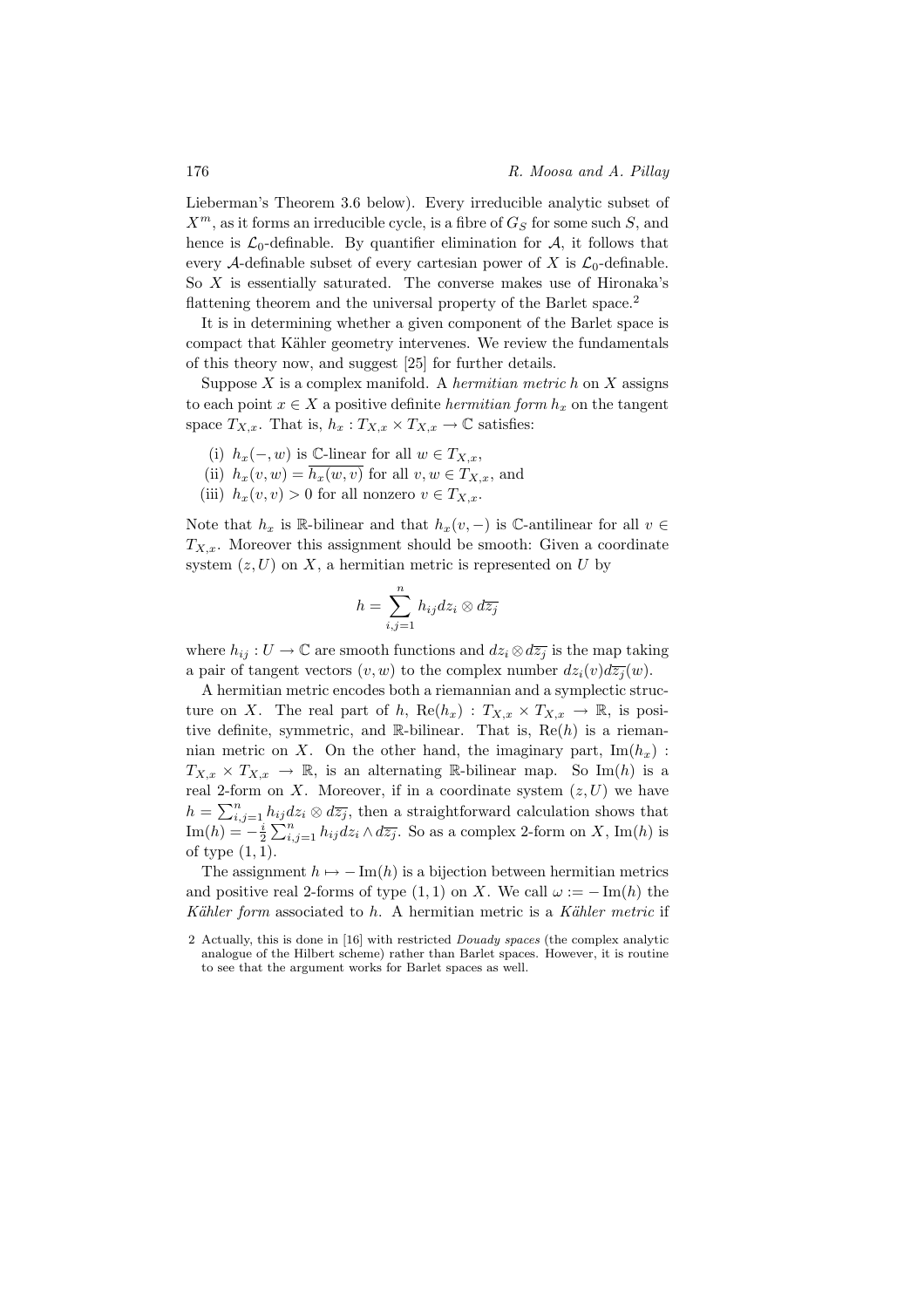its Kähler form is d-closed. A complex manifold is a Kähler manifold if it admits a Kähler metric.

**Example 3.3** The *standard* Kähler metric on  $\mathbb{C}^n$  is  $\sum_{i=1}^n dz_i \otimes d\overline{z_i}$ .

Example 3.4 Every complex manifold admits a hermitian metric (but not necessarily a Kähler one). Indeed, given any complex manifold  $X$ , a cover  $\mathcal{U} = (z^{\iota}, U_{\iota})_{\iota \in I}$  by coordinate systems, and a partition of unity  $\rho =$  $(\rho_t)_{t \in I}$  subordinate to  $\mathcal{U}, h := \sum_{\iota \in I} \rho_\iota \left( \sum_{i=1}^n dz_i^{\iota} \otimes d\overline{z_i^{\iota}} \right)$  is a hermitian metric on X.

**Example 3.5** (Fubini-Study) Let  $[z_0; \ldots; z_n]$  be complex homogeneous coordinates for  $\mathbb{P}_n$ . For each  $i = 0, \ldots, n$  let  $U_i$  be the affine open set defined by  $z_i \neq 0$ . Let  $F_i : U_i \to \mathbb{R}$  be the smooth function given by  $\log \left( \frac{|z_0|^2 + \dots + |z_n|^2}{|z_0|^2} \right)$  $\frac{|\cdots+|z_n|^2}{|z_i|^2}$ . Then  $i\partial \overline{\partial} F_i \in F_X^{1,1}(U_i)$  is real-valued. Moreover, for all  $j = 0, \ldots, n$ ,  $i\partial \overline{\partial} F_i$  agrees with  $i\partial \overline{\partial} F_j$  on  $U_i \cap U_j$ . Hence, the locally defined forms  $i\partial \overline{\partial} F_0, \ldots, i\partial \overline{\partial} F_n$  patch together and determine a global complex 2-form on  $\mathbb{P}_n$ . It is real-valued, of type  $(1, 1)$ , and dclosed. The associated Kähler metric is called the  $Fubini-Study$  metric on  $\mathbb{P}_n$ .

Suppose  $h$  is a hermitian metric on  $X$ . There is strong interaction between the Kähler form  $\omega$  and the riemannian metric Re(h). This is encapsulated in Wirtinger's formula for the volume of compact submanifolds of  $X$ . When we speak of the *volume* of a submanifold of  $X$  with respect to  $h$ , denoted by vol<sub>h</sub>, we actually mean the riemannian volume with respect to  $Re(h)$ .

Wirtinger's Formula (cf. Section 3.1 of [25]). If  $Z \subset X$  is a compact complex submanifold of dimension k, then

$$
\mathrm{vol}_h(Z) = \int_Z \omega^k
$$

where  $\omega^k = \omega \wedge \cdots \wedge \omega$  is the kth exterior power of  $\omega$ .

Note that Z is of real-dimension  $2k$  and  $\omega^k$  is a real  $2k$ -form on X, and hence it makes sense to integrate  $\omega^k$  along Z. If  $X = \mathbb{P}_n$  and h is the Fubini-Study metric of Example 3.5, then for any algebraic subvariety  $Z \subseteq \mathbb{P}_n$ ,  $\mathrm{vol}_h(Z)$  is the degree of Z.

For possibly singular complex analytic subsets  $Z \subset X$  (irreducible, compact, dimension  $k$ ), Wirtinger's formula can serve as the *definition*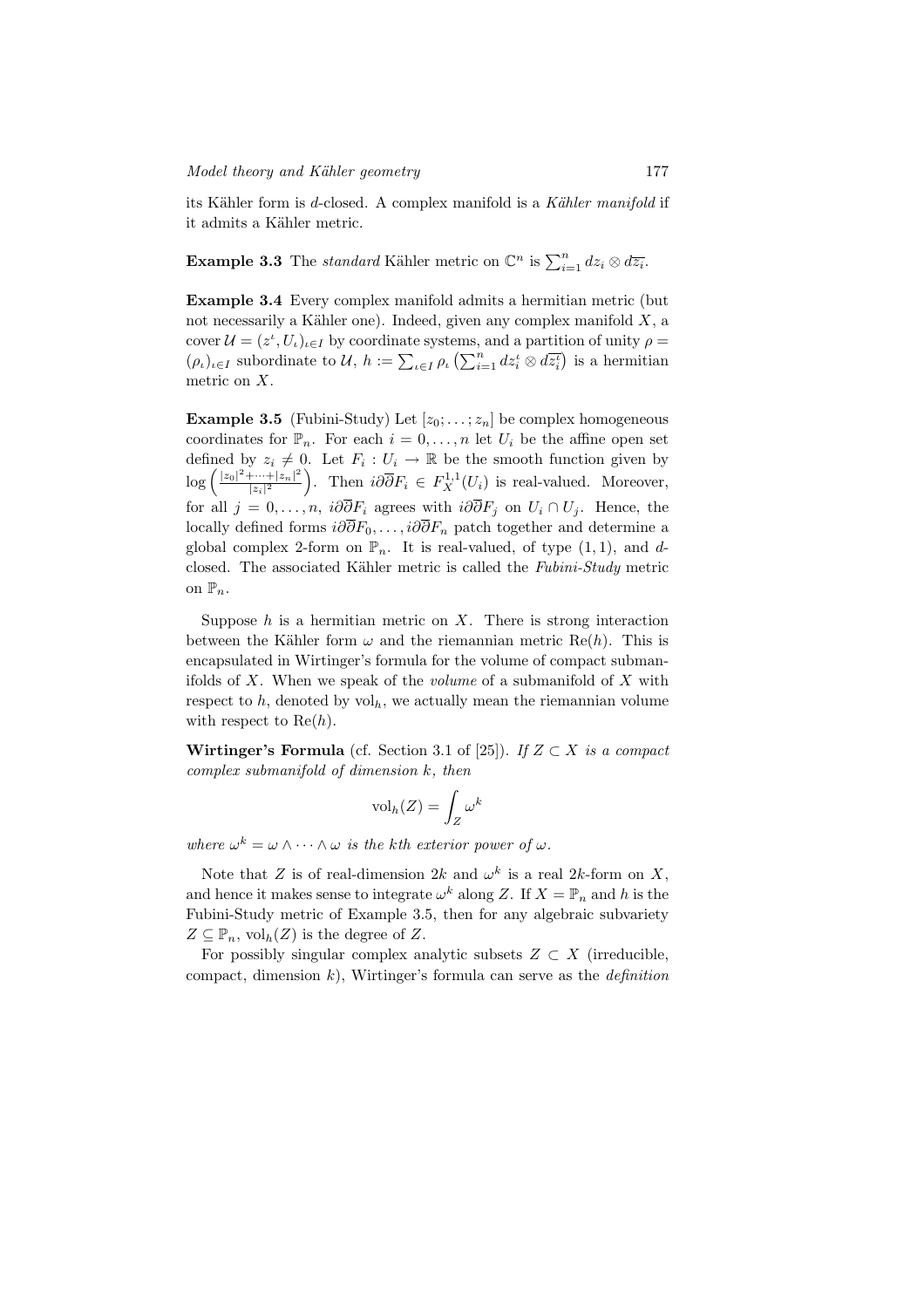of volume; it agrees with the volume of the regular locus of Z. More generally, if  $Z = \sum_i n_i Z_i$  is a k-cycle of X, then the volume of Z with respect to h is  $\mathrm{vol}_h(Z) := \sum_i n_i \mathrm{vol}_h(Z_i)$ .

Taking volumes of cycles induces a function  $\mathrm{vol}_h : \mathcal{B}(X) \to \mathbb{R}$  given by

$$
\mathrm{vol}_h(s) := \mathrm{vol}_h(Z_s).
$$

The link between hermitian geometry and saturation comes from the following striking fact.

**Theorem 3.6** (Lieberman [13]) Suppose X is a compact complex manifold equipped with a hermitian metric h, and W is a subset of  $\mathcal{B}_k(X)$ . Then W is relatively compact in  $\mathcal{B}_k(X)$  if and only if  $\mathrm{vol}_h$  is bounded on W.

Sketch of proof. Wirtinger's formula tells us that  $vol_h$  is computed by integrating  $\omega^k$  over the fibres of a morphism.<sup>3</sup> It follows that vol<sub>h</sub> is continuous on  $\mathcal{B}_k(X)$  and hence is bounded on any relatively compact subset.

The converse relies on Barlet's original method of constructing the cycle space. We content ourselves with a sketch of the ideas involved. First, let  $K(X)$  denote the space of closed subsets of X equipped with the Hausdorff metric topology. So given closed subsets  $A, B \subset X$ ,

$$
dist(A, B) := \frac{1}{2} \left[ \max \{ dist_h(A, b) : b \in B \} + \max \{ dist_h(a, B) : a \in A \} \right].
$$

Now suppose  $W \subset \mathcal{B}(X)$  is a subset on which vol<sub>h</sub> is bounded. Given a sequence  $(s_i : i \in \mathbb{N})$  of points in W we need to find a convergent subsequence. Consider the sequence  $(|Z_{s_i}| : i \in \mathbb{N})$  of points in  $K(X)$ . Since X is compact, so is  $K(X)$ , and hence there exists a subsequence  $(|Z_{s_i}|: i \in I)$  which converges in the Hausdorff metric topology to a closed set  $A \subset X$ . Since  $\mathrm{vol}_h(|Z_{s_i}|)$  is bounded on this sequence, a theorem of Bishop's [5] implies that A is in fact complex analytic. Now, by Barlet's construction, the topology on  $\mathcal{B}(X)$  is closely related to the Hausdorff topology on  $K(X)$ . In particular, it follows from the fact that  $(|Z_{s_i}|: i \in I)$  converges in the Hausdorff topology to a complex analytic subset  $A \subset X$ , that some subsequence of  $(s_i : i \in I)$  converges to a point  $t \in \mathcal{B}(X)$  with  $|Z_t| = A$ . In particular,  $(s_i : i \in \mathbb{N})$  has a convergent subsequence. Hence  $W$  is relatively compact.  $\Box$ 

<sup>3</sup> To be more precise, given a component S of  $\mathcal{B}_k(X)$ , one considers the universal cycle  $Z_S$  on  $S \times X$  whose fibre at  $s \in S$  is the cycle  $Z_s$ . Then integrating  $\omega^k$  over the fibres of  $Z_S \to S$  gives us vol<sub>h</sub> on S.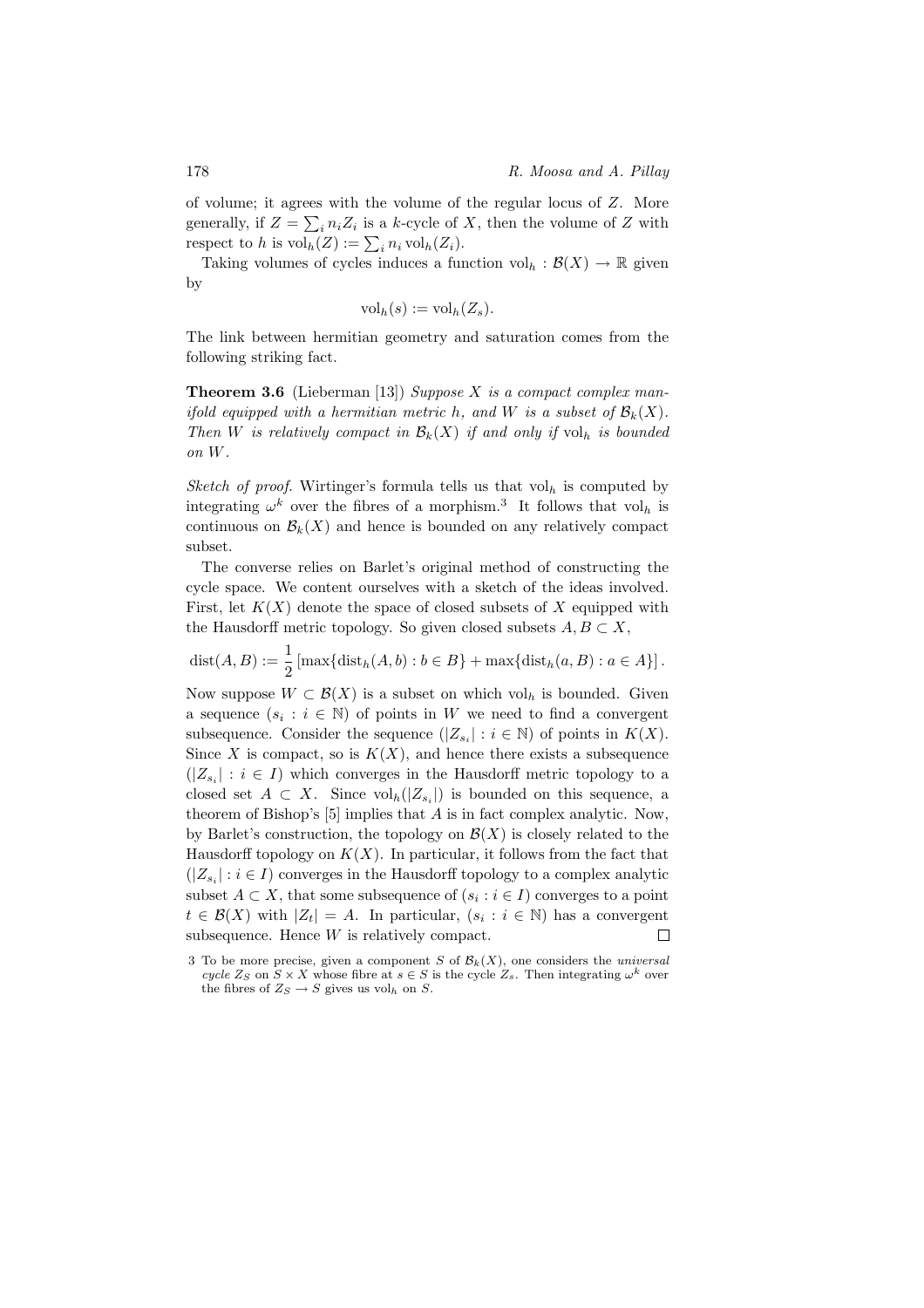Corollary 3.7 (Lieberman [13]) If X is a compact Kähler manifold then the prime components of  $\mathcal{B}(X)$  are compact.

Sketch of proof. Let h be a Kähler metric on X. The d-closedness of the Kähler form  $\omega = -\text{Im}(h)$  will imply by Wirtinger's formula that  $vol<sub>h</sub>$  is constant on the components of the Barlet space. We sketch the argument for this here, following Proposition 4.1 of Fujiki [9]. Fix a prime component S of  $\mathcal{B}_k(X)$ . By continuity of vol<sub>h</sub>, we need only show that for sufficiently general points  $s, t \in S$ ,  $\mathrm{vol}_h(Z_s) = \mathrm{vol}_h(Z_t)$ . Let  $G_S \subset S \times X$  be the graph of the cycles parametrised by S, and let  $\pi_X : G_S \to X$  and  $\pi_S : G_S \to S$  be the natural projections. We work with a prime component so that for general  $s, t \in S$ , the fibres of  $G_S$ over  $s$  and  $t$  are the reduced and irreducible complex analytic subsets  $Z_s$  and  $Z_t$ . Now let I be a piecewise real analytic curve in S connecting s and t. For the sake of convenience, let us assume that there is only one piece: so we have a real analytic embedding  $h : [0,1] \rightarrow S$  with  $h(0) = s, h(1) = t$  and  $I = h([0, 1]).$  Consider the semianalytic set  $R := \pi_S^{-1}(I) \subset G_S$ . Given the appropriate orientation we see that the boundary  $\partial R$  of R in  $G_S$  is  $\pi_S^{-1}(s) - \pi_S^{-1}(t)$ . Note that  $\pi_X$  restricts to an isomorphism between  $\pi_S^{-1}(s)$  and  $Z_s$  (and similarly for  $\pi_S^{-1}(t)$  and Z<sub>t</sub>). Also, if  $\pi_X^*(\omega^k)$  is the pull-back of  $\omega^k$  to  $G_S$ , then  $d\pi_X^*(\omega^k) = 0$ since  $d\omega = 0$ . Using a semianalytic version of Stokes' theorem (see, for example, Herrera [10]), we compute

$$
0 = \int_R d\pi_X^*(\omega^k)
$$
  
\n
$$
= \int_{\partial R} \pi_X^*(\omega^k)
$$
  
\n
$$
= \int_{\pi_S^{-1}(s)} \pi_X^*(\omega^k) - \int_{\pi_S^{-1}(t)} \pi_X^*(\omega^k)
$$
  
\n
$$
= \int_{Z_s} \omega^k - \int_{Z_t} \omega^k
$$
  
\n
$$
= \text{vol}_h(Z_s) - \text{vol}_h(Z_t),
$$

We have shown that  $vol_h$  is constant on S, and hence S is compact by Theorem 3.6.  $\Box$ 

If X is Kähler then so is  $X^m$  for all  $m > 0$ . Hence, from Corollary 3.7 and Fact 3.2 we obtain:

Corollary 3.8 Every compact Kähler manifold is essentially saturated.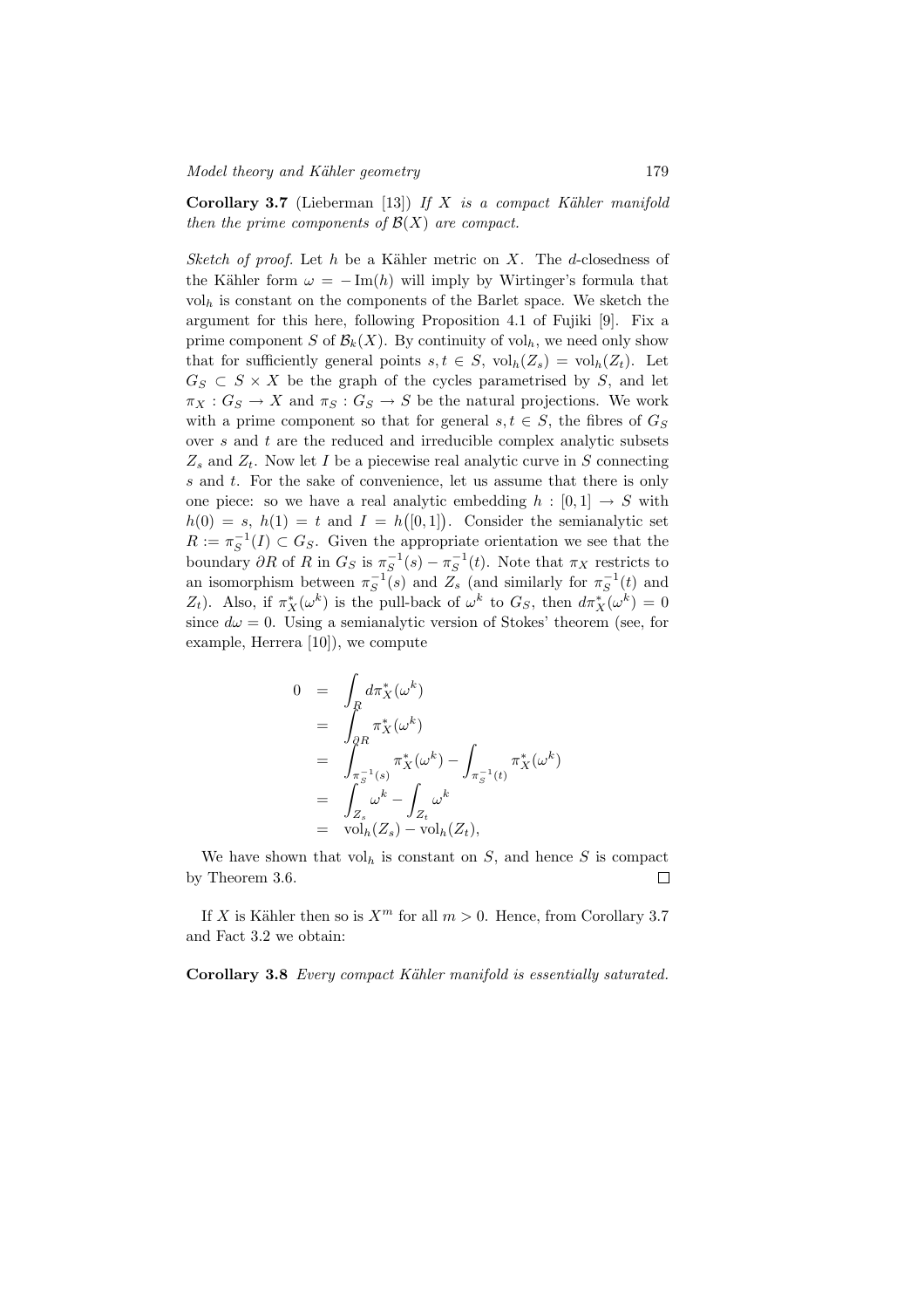A complex variety is said to be of Kähler-type if it is the holomorphic image of a compact Kähler manifold. The class of all complex varieties of Kähler-type is denoted by  $\mathcal{C}$ , and was introduced by Fujiki [9]. This class is preserved under cartesian products and bimeromorphic equivalence. Many of the results for compact Kähler manifolds discussed above extend to complex varieties of Kähler-type. In particular, Kähler-type varieties are essentially saturated (see Lemma 2.5 of [16] for how this follows from Corollary 3.8 above), and their Barlet spaces have compact components which are themselves again of Kähler-type.

Model-theoretically we can therefore view  $\mathcal C$  as a many-sorted structure in the language where there is a predicate for each  $G_S$  as S ranges over all prime components of the Barlet space of each cartesian product of sorts. We call this the Barlet language.<sup>4</sup> Note that every analytic subset of every cartesian product of Kähler-type varieties is definable (with parameters) in this language, and so we are really looking at the full induced structure on  $\mathcal C$  from  $\mathcal A$ . Moreover, when studying the models of Th $(\mathcal{C})$ , we may treat  $\mathcal C$  as a "universal domain" in the sense that we may restrict ourselves to definable sets and types in  $\mathcal C$  itself. This is for the following reason: Fix some definable set  $F$  in an elementary extension  $\mathcal{C}'$ . So there will be some sort X of C such that F is a definable subset of the nonstandard  $X'$ . Essential saturation implies that there is a countable sublanguage  $\mathcal{L}_0$  such that  $X|_{\mathcal{L}_0}$  is saturated and every definable subset of  $X^n$  in A is already definable in  $X|_{\mathcal{L}_0}$  (with parameters). In particular, F is definable in  $X|_{\mathcal{L}_0}$  over some parameters, say b, in X'. The  $\mathcal{L}_0$ -type of b is realised in X, by say  $b_0$ . Let  $F_0$  be defined in  $X'|_{\mathcal{L}_0}$  over  $b_0$  in the same way as F is defined over b. Then in  $X'|_{\mathcal{L}_0}$ there is an automorphism taking  $F$  to  $F_0$ . So in so far as any structural properties of F are concerned we may assume it is  $\mathcal{L}_0$ -definable *over* X. But as  $X|_{\mathcal{L}_0}$  is a saturated elementary substructure of  $X'|_{\mathcal{L}_0}$ , the first order properties of F are then witnessed by  $F \cap X$ . The latter is now a definable set in  $\mathcal{C}$ . The same kind of argument works also with types.

We can also work, somewhat more canonically, as follows: In any given situation we will be interested in at most countably many Kähler-type varieties,  $(X_i : i \in \mathbb{N})$ , at once. We then consider the smallest (countable) subcollection  $\mathcal X$  of sorts from  $\mathcal C$  containing the  $X_i$ 's and closed under taking prime components of Barlet spaces of cartesian products of sorts in  $\mathcal{X}$ . We view  $\mathcal{X}$  as a multi-sorted structure in the language where there is a predicate for each  $G<sub>S</sub>$  as S ranges over all such prime

4 This is in analogy with the Douady language from Definition 4.3 of [16].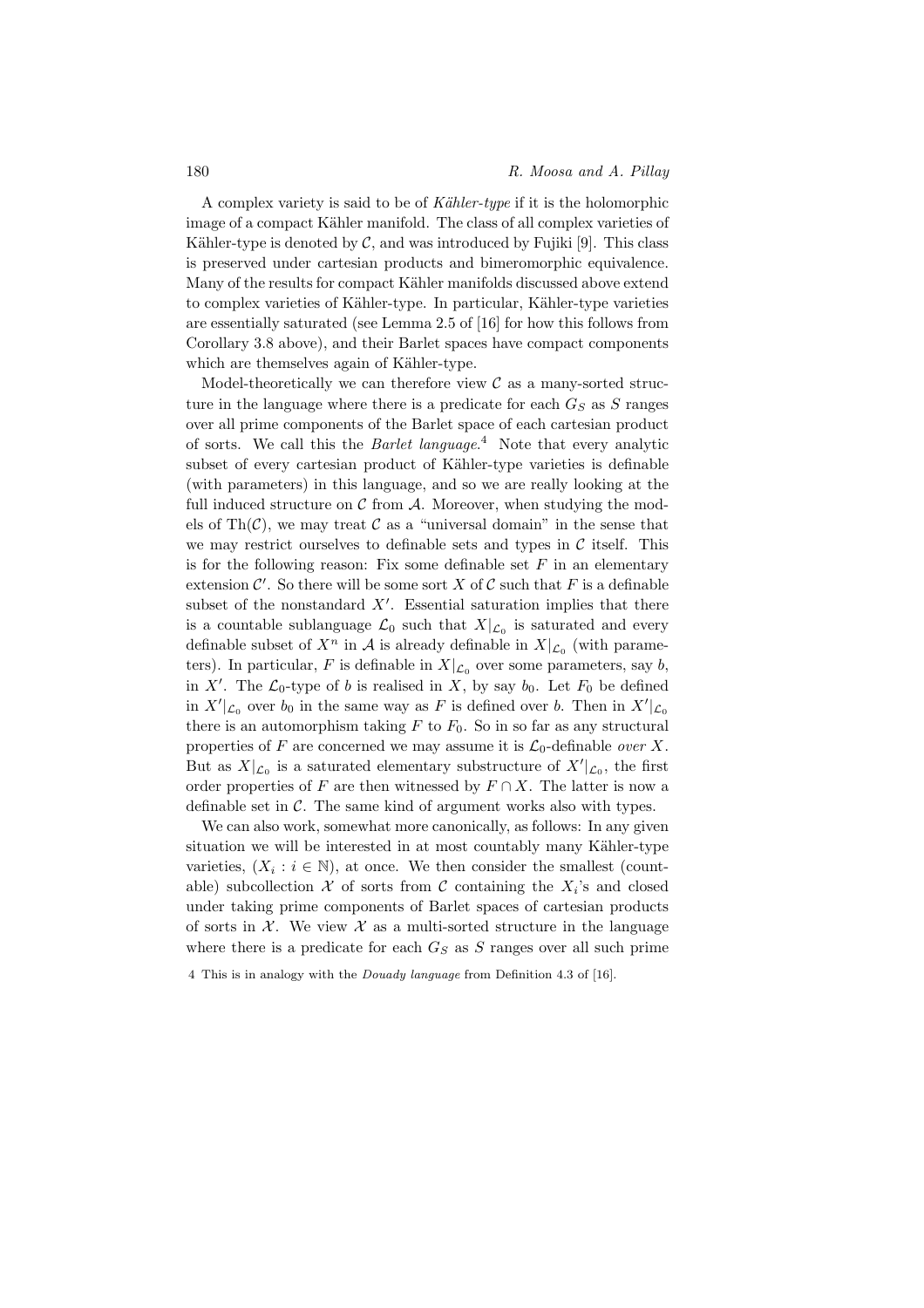components of the Barlet spaces. We call this the Barlet language of  $(X_i : i \in \mathbb{N})$ . Then X is saturated (2<sup>ω</sup>-saturated and of cardinality 2<sup>ω</sup>),  $\omega$ -stable, and every analytic subset of every cartesian product of sorts in  $X$  is definable in  $X$ . Moreover, after possibly naming countably many constants,  $\mathcal X$  has elimination of imaginaries (cf. Lemma 4.5 of [16]). When working with Kähler-type varieties we will in general pass to such countable reducts of  $C$  without saying so explicitly, and it is in this way that we treat  $\mathcal C$  as a universal domain for Th $(\mathcal C)$ .

### 4 Holomorphic forms on Kähler manifolds

In section 2 we defined the De Rham cohomology groups on any complex manifold  $X$  by

$$
H_{\mathrm{DR}}^{k}(X) := \frac{\{d\text{-closed }k\text{-forms on }X\}}{\{d\text{-exact }k\text{-forms on }X\}}.
$$

There are also cohomology groups of forms coming from the operators  $\overline{\partial}: \mathcal{A}^{p,q}(X) \to \mathcal{A}^{p,q+1}(X)$ . Since  $\overline{\partial} \circ \overline{\partial} = 0$ , the  $\overline{\partial}$ -exact forms are  $\overline{\partial}$ closed. The Dolbeaut cohomology groups are the complex vector spaces

$$
H^{p,q}(X) := \frac{\{\overline{\partial}\text{-closed forms of type }(p,q)\}}{\{\overline{\partial}\text{-exact forms of type }(p,q)\}}.
$$

We denoted by  $h^{p,q}(X)$  the dimension of  $H^{p,q}(X)$ .

A fundamental result about Kähler manifolds is the following fact:

**Hodge decomposition** (cf. Section 6.1 of [25]). If X is a compact Kähler manifold then  $H^{p,q}(X)$  is isomorphic to the subspace of  $H^{p+q}_{\mathrm{DR}}(X)$ made up of those classes that are represented by d-closed forms of type  $(p, q)$ . Moreover, under these isomorphisms,

$$
H_{\mathrm{DR}}^{k}(X) \cong \bigoplus_{p+q=k} H^{p,q}(X).
$$

A consequence of Hodge decomposition is that complex conjugation. which takes forms of type  $(p, q)$  to forms of type  $(q, p)$ , induces an isomorphism between  $H^{p,q}(X)$  and  $H^{q,p}(X)$ . In particular,  $h^{p,q}(X) = h^{q,p}(X)$ . So for X compact Kähler and  $k$  odd,  $\dim_{\mathbb{C}} H^k_{\text{DR}}(X)$  – which is called the kth *Betti number* of  $X$  – is always even.

For any complex manifold X, given an open set  $U \subset X$ , a form  $\omega \in \mathcal{A}^{p,0}(U)$  is called a *holomorphic p-form* on U if  $\overline{\partial}\omega = 0$ . The sheaf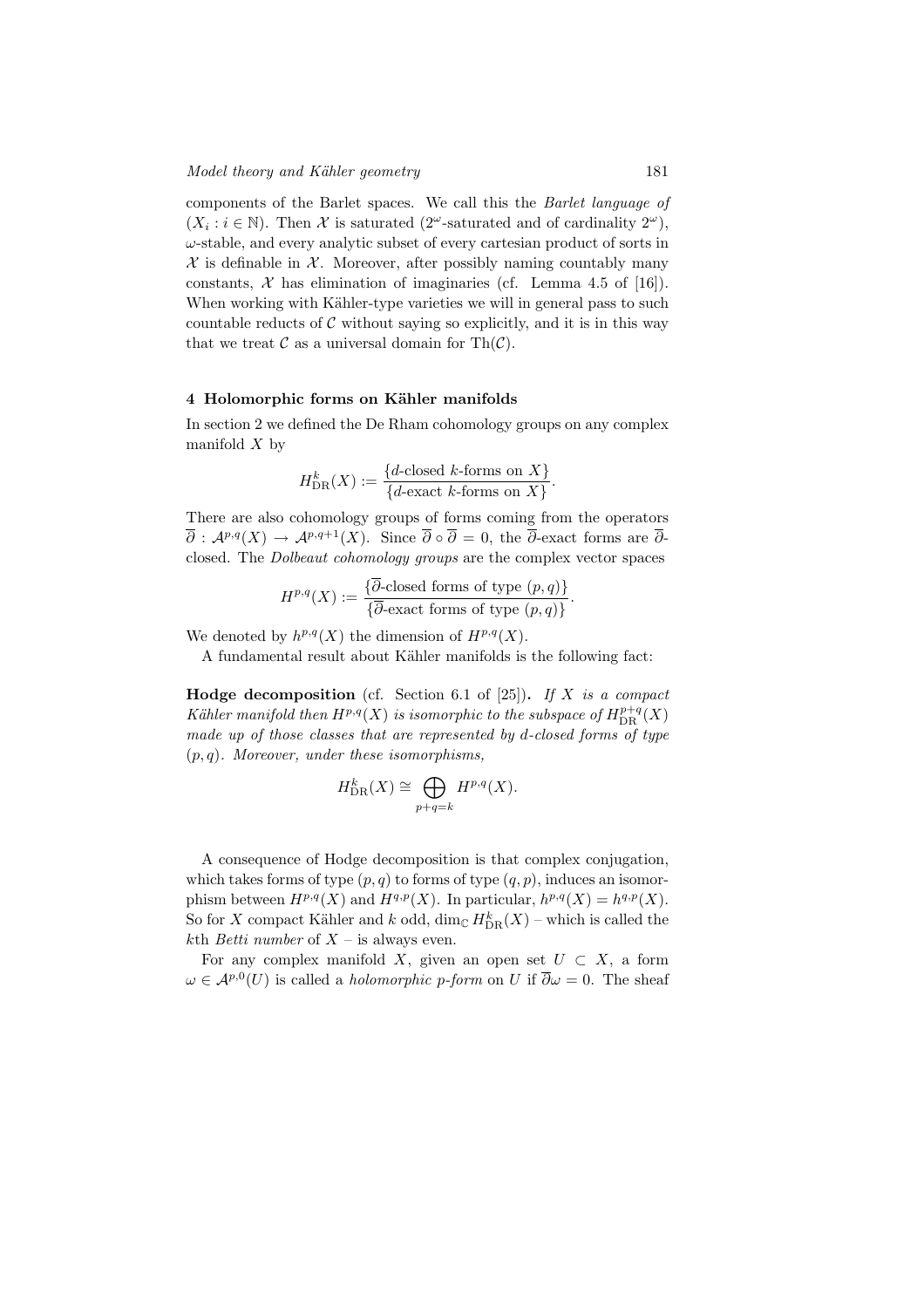of holomorphic p-forms on X is denoted  $\Omega^p$ . Since there can be no nontrivial  $\overline{\partial}$ -exact forms of type  $(p, 0)$ , the holomorphic p-forms make up the  $(p, 0)$ th Dolbeaut cohomology group – that is,  $H^{p,0}(X) = \Omega^p(X)$ . In terms of local coordinates a holomorphic p-form is just a form  $\omega =$  $\sum_{|I|=p} f_I dz_I$  where each  $f_I: U \to \mathbb{C}$  is holomorphic. A straightforward calculation shows that holomorphic forms are also d-closed.

If X has dimension n, then  $\Omega^n$  is locally of rank 1. The corresponding complex line bundle is called the *canonical bundle* of  $X$ , denoted by  $K_X$ . The triviality of  $K_X$  is then equivalent to the existence of a nowhere zero global holomorphic  $n$ -form on  $X$ . For  $X$  Kähler, this is precisely the condition for  $X$  to be a *Calabi-Yau* manifold.

Holomorphic 2-forms will play an important role for us. Being of type  $(2,0)$ , a holomorphic 2-form  $\omega \in \Omega^2(X)$  determines a C-bilinear map  $\omega_x: T_{X,x} \times T_{X,x} \to \mathbb{C}$  for each  $x \in X$ . Hence it induces a  $\mathbb{C}$ -linear map from  $T_{X,x}$  to  $\text{Hom}_{\mathbb{C}}(T_{X,x}, \mathbb{C}) = \Omega_x^1$ . To say that  $\omega$  is non-degenerate at  $x$  is to say that this map is an isomorphism.

Definition 4.1 An *irreducible hyperkähler* manifold (also called *irre*ducible symplectic) is a compact Kähler manifold  $X$  such that (i)  $X$ is simply connected and (ii)  $\Omega^2(X)$  is spanned by an everywhere nondegenerate holomorphic 2-form.

The basic properties of irreducible hyperkähler manifolds can be found in Section 1 of [12]. Such properties include:  $dim(X)$  is even,  $h^{2,0}(X) =$  $h^{0,2}(X) = 1$ , and  $K_X$  is trivial. (The latter is because, if  $\phi$  is a holomorphic 2-form on  $X$  witnessing the hyperkähler condition, and  $\dim(X) = 2r$  then  $\phi^r$  is an everywhere nonzero holomorphic 2r-form on  $X$ .) For surfaces, condition (ii) in Definition 4.1 is equivalent to the triviality of  $K_X$ . The so-called  $K3$  surfaces are precisely the irreducible hyperkähler manifolds which have dimension  $2.$  K3 surfaces have been widely studied since their introduction by Weil. A considerable amount of information on them can be found in  $[3]$ . Irreducible hyperkähler manifolds are now widely studied as higher-dimensional generalizations of K3 surfaces. We will see in the next section the (conjectured) role of  $K3$  surfaces and higher dimensional irreducible hyperkählers in the model theory of Kähler manifolds.

Given a complex manifold X, a cohomology class  $[\omega] \in H_{\text{DR}}^k(X)$  is called integral if under the identification

$$
H_{\mathrm{DR}}^{k}(X) = H_{\mathrm{sing}}^{k}(X, \mathbb{C}) = H_{\mathrm{sing}}^{k}(X, \mathbb{Z}) \otimes \mathbb{C},
$$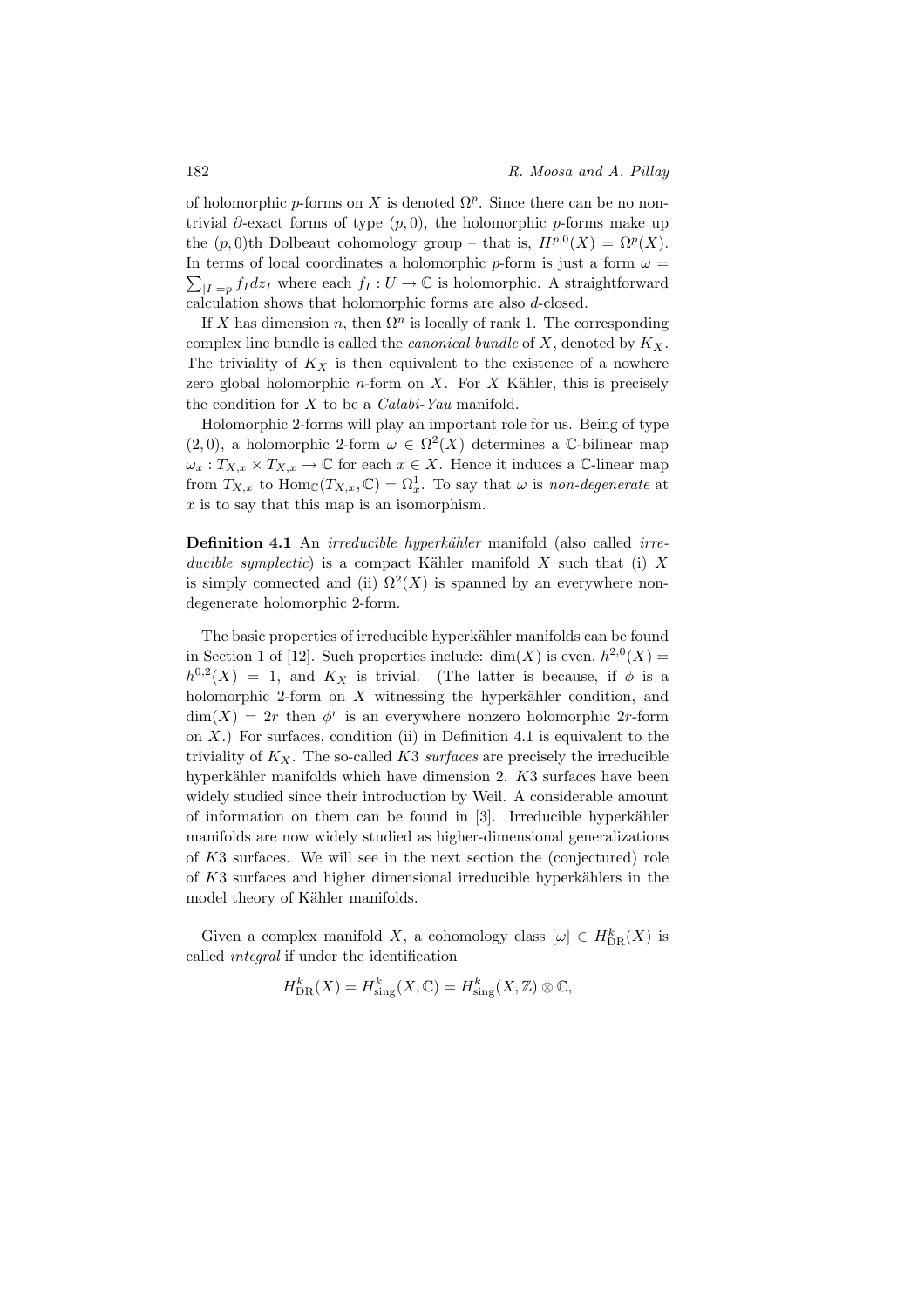$[\omega]$  is contained in  $H^k_{\text{sing}}(X,\mathbb{Z})\otimes 1$ . Equivalently, the map  $\gamma \mapsto \int_{\gamma} \omega$  on real *k*-cycles is integer-valued. Similarly,  $[\omega]$  is *rational* if it is contained in  $H^k_\text{sing}(X,\mathbb{Z})\otimes\mathbb{Q}$  under the above identification.<sup>5</sup>

Definition 4.2 A *Hodge manifold* is a compact complex manifold which admits a hermitian metric h whose associated Kähler form  $\omega$  – which recall is a real 2-form of type  $(1, 1)$  – is d-closed and  $[\omega]$  is integral.

In particular, a Hodge manifold is Kähler.

For example,  $\mathbb{P}_n(\mathbb{C})$  is a Hodge manifold. Indeed, if  $\omega \in \mathcal{A}^{1,1}(\mathbb{P}_n)$ is the Kähler form associated to the Fubini-Study metric (see Example 3.5), and we view  $\mathbb{P}_1$  as a real 2-cycle in  $\mathbb{P}_n$ , then  $\int_{\mathbb{P}_1} \omega = \pi$ . Since the (class of)  $\mathbb{P}_1$  generates  $H_2(\mathbb{P}_n)$ ,  $\left[\frac{1}{\pi}\omega\right] \in H_{DR}^2(\mathbb{P}_n)$  is integral. It follows that every projective algebraic manifold is Hodge. A famous theorem of Kodaira (sometimes called Kodaira's embedding theorem) says the converse:

Kodaira's Embedding Theorem. Every Hodge manifold is (biholomorphic to) a projective algebraic manifold.

A consequence of Kodaira's theorem relevant for us is:

Corollary 4.3 Any compact Kähler manifold with no nonzero global holomorphic 2-forms is projective.

Sketch of proof. If  $0 = \Omega^2(X) = H^{2,0}(X)$  then also  $H^{0,2}(X) = 0$ . By Hodge decomposition it follows that  $H_{DR}^2(X) = H^{1,1}(X)$ . Now let

$$
H^{1,1}(X,\mathbb{R}) := \{ [\omega] : \omega \text{ is real, } d\text{-closed, type}(1,1) \}.
$$

Then the set

 $C := \{[\omega] \in H^{1,1}(X,\mathbb{R}) : \omega \text{ corresponds to a Kähler metric}\}\$ 

is open in  $H^{1,1}(X,\mathbb{R})$  – the argument being that a small deformation of a Kähler metric is Kähler. As X is Kähler,  $C \neq \emptyset$ . On the other hand, as  $H^{1,1}(X) = H_{\text{DR}}^2(X)$ , we have that  $H^{1,1}(X,\mathbb{R}) = H_{\text{sing}}^2(X,\mathbb{Z}) \otimes \mathbb{R}$ , and hence C must contain an element of  $H^2_{\text{sing}}(X,\mathbb{Z})\otimes\mathbb{Q}$ . Taking a suitable

<sup>5</sup> We have chosen not to go through the definitions of sheaf cohomology, but for those familiar with it,  $H^k_{\text{sing}}(X,\mathbb{Z})$  coincides with  $H^k(X,\mathbb{Z})$ , the kth sheaf cohomology group of X with coefficients in the constant sheaf  $\mathbb{Z}$ . Likewise for  $\mathbb{Q}$ ,  $\mathbb{R}$ , or  $\mathbb{C}$  in place of  $\mathbb Z$ . In fact for Kähler manifolds, the Dolbeaut cohomology group  $H^{p,q}(X)$ coincides with  $H^q(X, \Omega^p)$ . In any case, the integral classes can be described as those in  $H^k(X,\mathbb{Z})$  and the rational ones as those in  $H^k(X,\mathbb{Q})$ .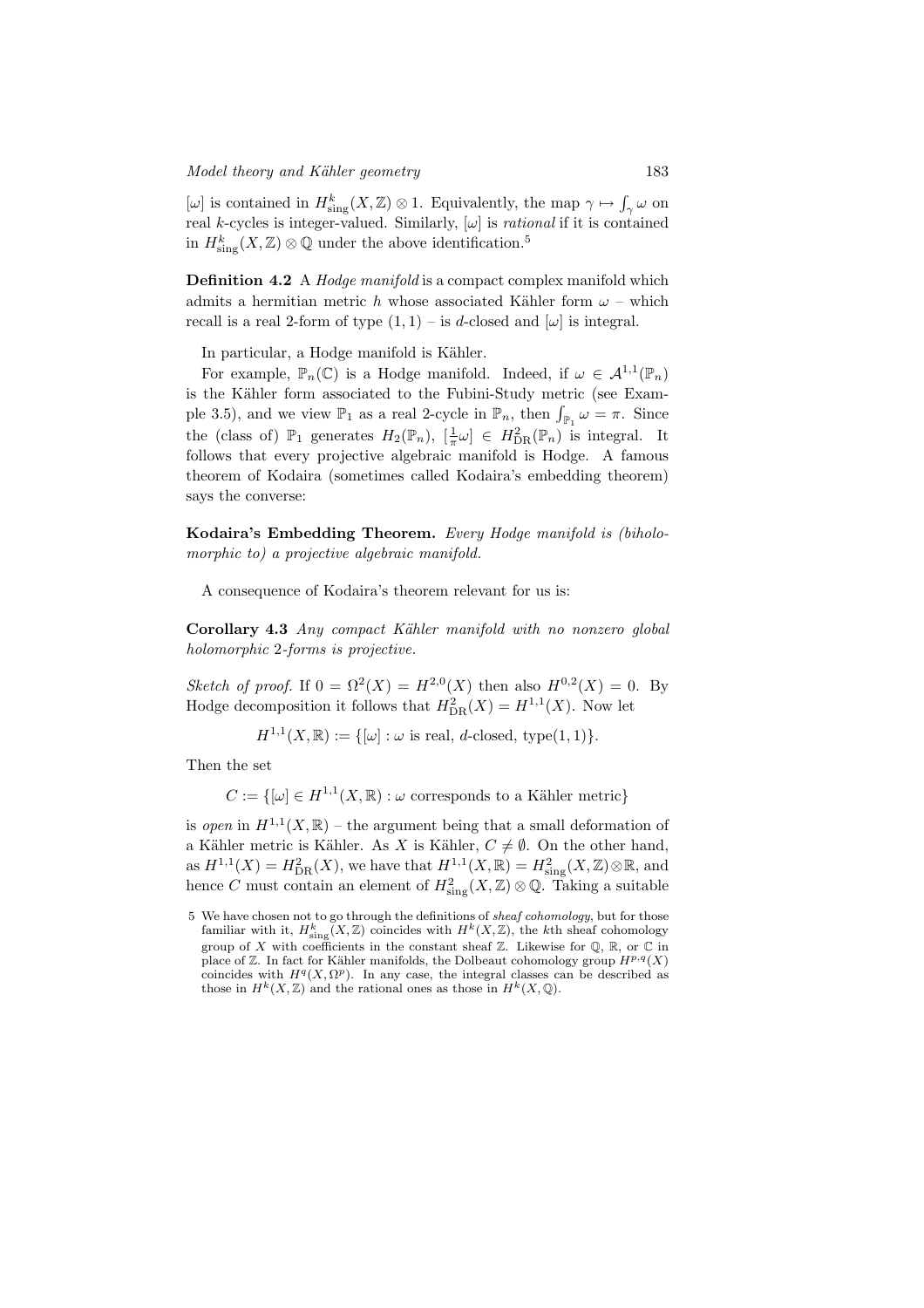integral multiple, we obtain an integral class in  $C$ . Thus  $X$  is a Hodge manifold, and so projective by Kodaira's embedding theorem.  $\Box$ 

In fact we will require rather a *relative* version, proved in a similar fashion, and attributed in [7] to Claire Voisin:

**Corollary 4.4** Suppose that  $f : X \rightarrow S$  is a fibration in C, and the generic fibre of f is not projective, then there exists a global holomorphic  $2$ -form  $\omega \in \Omega^2(X)$  whose restriction  $\omega_a$  to a generic fibre  $X_a$  is a nonzero global holomorphic 2-form on  $X_a$ .

# 5 Stability theory and Kähler manifolds

In this section we will discuss some outstanding problems concerning the model theory (or rather stability theory) of  $\text{Th}(\mathcal{C})$ . One concerns identifying (up to nonorthogonality, or even some finer equivalence relation), the trivial U-rank 1 types. The second is the conjecture that  $\text{Th}(\mathcal{C})$  is nonmultidimensional. As we shall see the problems are closely related.

Because of the results in section 3, and as discussed at the end of that section, we may treat  $\mathcal C$  as a universal domain for Th $(\mathcal C)$ . The main use of this is the existence of generic points: given countably many parameters A from C, and a Kähler-type variety X, there exist points in X that are not contained in any proper analytic subsets of X defined over A in the Barlet language of  $X$ . The fact that we need not pass to elementary extensions in order to find such generic points makes the model-theoretic study of Th $(\mathcal{C})$  much more accessible than that of Th $(\mathcal{A})$ .

In [19] strongly minimal sets were discussed as "building blocks" for structures of finite Morley rank. In fact one needs a slightly more general notion, that of a stationary type of U-rank 1, sometimes also called a minimal type. Let us assume for now that  $T$  is a stable theory, and we work in a saturated model  $\overline{M}$ . A complete (nonalgebraic) type  $p(x) \in$  $S(A)$  is minimal or stationary of U-rank 1 if for any  $B \supseteq A$ , p has a unique extension to a nonalgebraic complete type over  $B$ . Equivalently any (relatively) definable subset of the set of realizations of  $p$  is finite or cofinite. If X is a strongly minimal set defined over A, and  $p(x) \in S(A)$ is the "generic" type of X, then  $p(x)$  is minimal. However not every minimal type comes from a strongly minimal set. For example take  $T$  to be the theory with infinitely many disjoint infinite unary predicates  $P_i$ (and nothing else), and take p to be the complete type over  $\emptyset$  axiomatized by  $\{\neg P_i(x) : i < \omega\}$ . We discussed the notion of *modularity* of a definable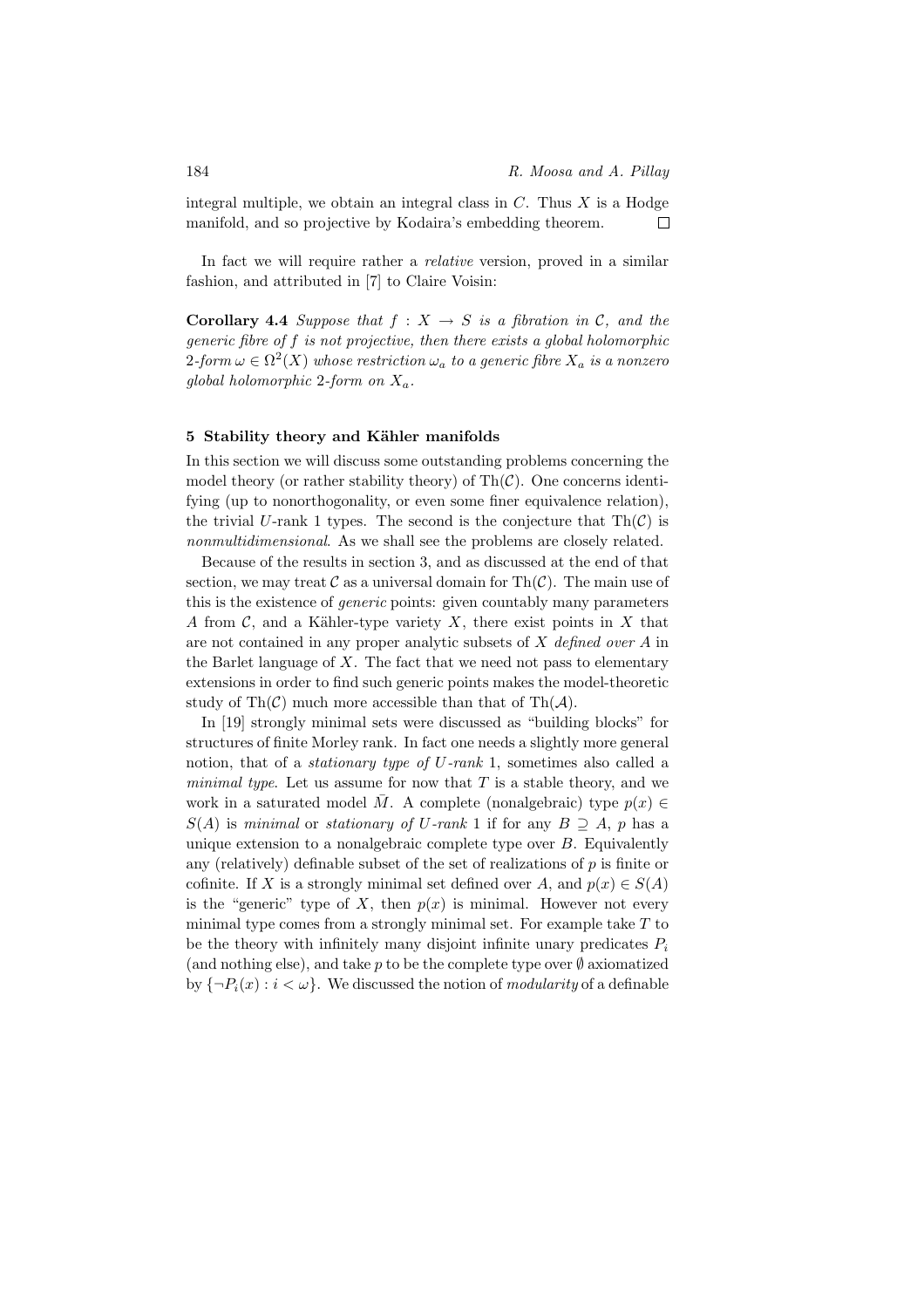set  $X$  in [19]. The original definition was that  $X$  is modular if for all tuples a, b of elements of X, a is independent from b over  $\operatorname{acl}(a) \cap \operatorname{acl}(b)$ (together with a fixed set of parameters over which  $X$  is defined), where acl is computed in  $\bar{M}^{\text{eq}}$ . The same definition makes sense with a typedefinable set (such as the set of realizations of a complete type) in place of X. So we obtain in particular the notion of a modular minimal type. The minimal type  $p(x) \in S(A)$  is said to be *trivial* if whenever  $a, b_1, \ldots, b_n$ are realizations of p and  $a \in \text{acl}(A, b_1, \ldots, b_n)$  then  $a \in \text{acl}(A, b_i)$  for some *i*. Triviality implies modularity (for minimal types). On the other hand, if p is a modular nontrivial type then  $p(x)$  is nonorthogonal (see below or [19]) to a minimal type q which is the generic type of a definable group  $G$ . Assuming the ambient theory to be totally transcendental,  $G$ will be strongly minimal, so p will also come from a strongly minimal set. Under the same assumption (ambient theory is totally transcendental), any nonmodular minimal type will come from a strongly minimal set. So a divergence between strongly minimal sets and minimal types is only possible for trivial types.

Let us apply these notions to  $\text{Th}(\mathcal{C})$ . Those compact complex varieties in  $\mathcal C$  whose generic type is minimal are precisely the so-called *simple* complex varieties. The formal definition is that a compact complex variety X in C is *simple* if it is irreducible and if a is a generic point of X (over some set of definition) then there is no analytic subvariety  $Y$  of X containing a with  $0 < \dim(Y) < \dim(X)$ . (There is an appropriate definition not mentioning generic points, and hence also applicable to all compact complex varieties.) We are allowing the possibility that  $\dim(X) = 1$ , although sometimes this case is formally excluded in the definition of simplicity. In fact, all compact complex curves are simple. Moreover, a projective algebraic variety is simple if and only if it is of dimension 1. If X is simple we may sometimes say "X is modular, trivial, etc." if its generic type has that property.

**Example 5.1** Given a 2n-dimensional lattice  $\Lambda \leq \mathbb{C}^n$ , the quotient  $T = \mathbb{C}^n/\Lambda$  inherits the structure of an *n*-dimensional compact Kähler manifold. Such manifolds are called complex tori. The additive group structure on  $\mathbb{C}^n$  induces a compact complex Lie group structure on T. If the lattice is chosen sufficiently generally – namely the real and imaginary parts of a  $\mathbb{Z}$ -basis for  $\Lambda$  form an algebraically independent set over  $\mathbb{Q}$  – then it is a fact that T has no proper infinite complex analytic subsets, and hence is strongly minimal.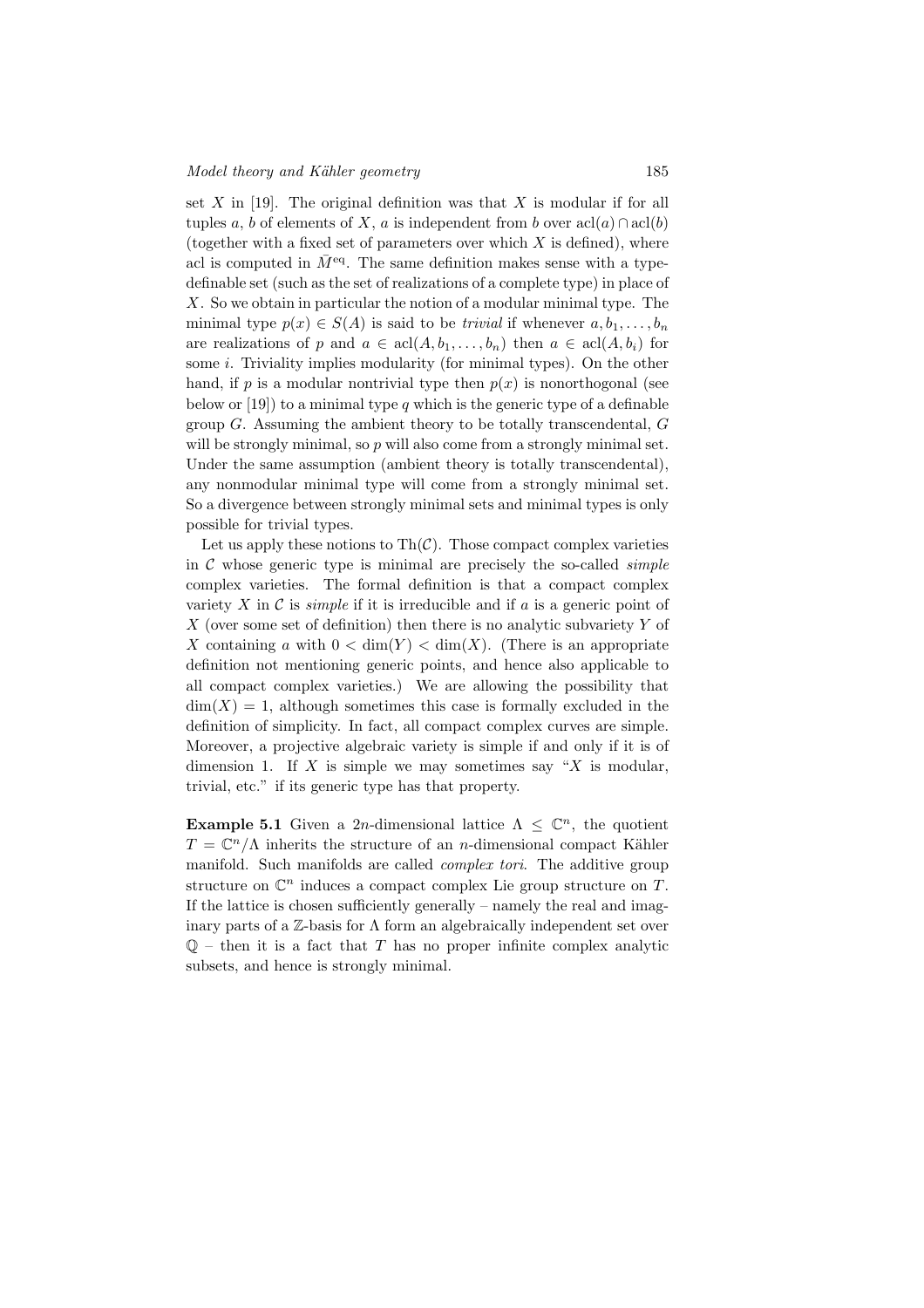A complex torus which is algebraic (bimeromorphic with an algebraic variety) is a certain kind of complex algebraic group: an abelian variety. So the only strongly minimal algebraic complex tori are the elliptic curves, that is the 1-dimensional abelian varieties.

If p and q are the generic types of X and Y respectively, then p is nonorthogonal to  $q$  (we might say X is nonorthogonal to Y) if and only if there is a proper analytic subvariety  $Z \subset X \times Y$  projecting onto both X and Y. Note that if p and q are minimal then Z must be a correspondence: the projections  $Z \to X$  and  $Z \to Y$  are both generically finite-to-one.

**Fact 5.2** Let  $p(x)$  be a minimal type over C. Let X be the compact complex variety whose generic type is p. Then either:

 $(i)$  p is nonmodular in which case  $X$  is an algebraic curve,

(ii)  $p$  is modular, nontrivial, in which case  $X$  is nonorthogonal to (i.e. in correspondence with) a strongly minimal complex nonalgebraic torus (necessarily of dimension  $> 1$ ), or

(iii) p is trivial, and  $\dim(X) > 1$ .

*Proof.* This is proved in [22] for the more general case of  $A$ . We give a slightly different argument here.

From the truth of the *strong conjecture* (cf. [19]) for  $A$  one deduces that if  $p$  is nonmodular then  $X$  is nonorthogonal to a simple algebraic variety Y. Y has to be of dimension 1. Simplicity implies that  $X$  is also of dimension 1, and so, by the Riemann existence theorem, an algebraic curve.

If  $p$  is modular and nontrivial, then as remarked above, up to nonorthogonality  $p$  is the generic type of a strongly minimal (modular) group G. It is proved in [22] that any such group is definably isomorphic to a (strongly minimal) complex torus  $T$ . If  $T$  had dimension 1 then by the Riemann existence theorem it would be algebraic, so not modular.

Likewise in the trivial case,  $X$  could not be an algebraic curve so has  $dimension > 1$ .  $\Box$ 

So the classification or description of simple trivial compact complex varieties in  $\mathcal C$  remains. Various model-theoretic conjectures have been made in earlier papers: for example that they are strongly minimal, or even that they must be  $\omega$ -categorical when equipped with their canonical Barlet language (see section 3).

To understand the simple trivial compact surfaces we look to the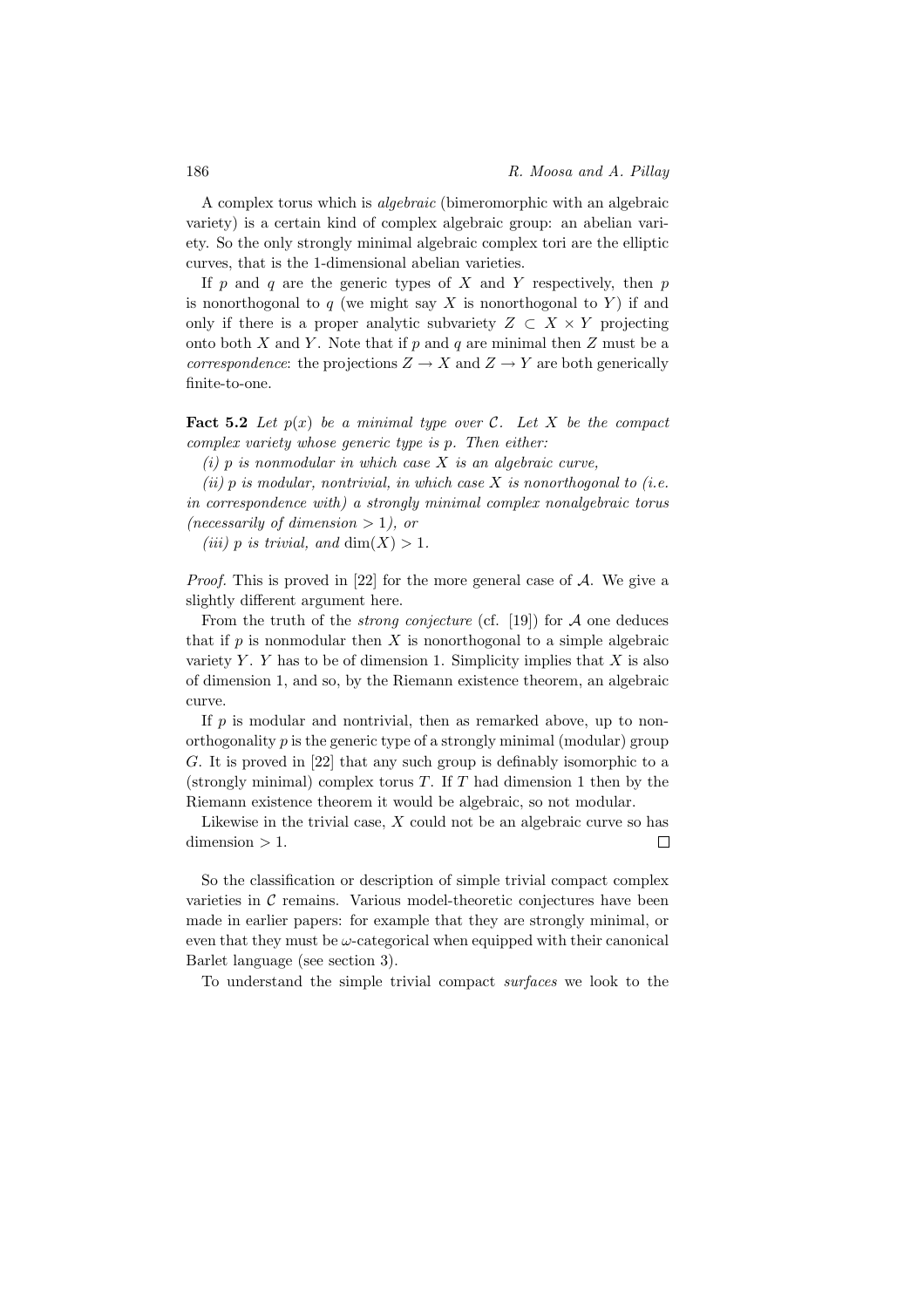classification of compact complex surfaces carried out by Kodaira in a series of papers in the 1960's, extending the Enriques classification of algebraic surfaces. An account of Kodaira's work appears in [3]. In particular Table 10 in Chapter VI there is rather useful. From it we can deduce:

Proposition 5.3 Let X be a simple trivial compact complex variety of dimension 2 which is in the class  $C$ . Then  $X$  is bimeromorphic to a  $K3$ surface. Expressed otherwise, a stationary trivial minimal type in  $\mathcal C$  of dimension 2 is, up to interdefinability, the generic type of a K3 surface.

Proof. The classification of Kodaira gives a certain finite collection of (abstractly defined) classes, such that every compact surface has a "minimal model" in exactly one of the classes, in particular is bimeromorphic to something in one of the classes. Suppose  $X$  is a simple trivial surface in  $\mathcal C$ . Then X has algebraic dimension 0 (namely X does not map holomorphically onto any algebraic variety of dimension  $> 0$ ), X is not a complex torus, and X has first Betti number even. Moreover these properties also hold of any  $Y$  bimeromorphic to  $X$ . By looking at Table 10, Chapter VI of  $[3]$ , the only possibility for a minimal model of X is to be a  $K3$  surface.  $\Box$ 

Among K3 surfaces are (i) smooth surfaces of degree 4 in  $\mathbb{P}_3$ , and (ii) Kummer surfaces. A Kummer surface is something obtained from a 2 dimensional complex torus by first quotienting by the map  $x \mapsto -x$  and then taking a minimal resolution. See Chapter VIII of [3] for more details. In particular there are algebraic K3 surfaces, and there are simple K3 surfaces which are not trivial. However there do exist  $K3$  surfaces of algebraic dimension 0 (that is, which do not map onto any algebraic variety) and which are not Kummer, and these will be simple and trivial (see [17]). On the other hand all  $K3$  surfaces are diffeomorphic (that is, isomorphic as real differentiable manifolds), and in fact they were first defined by Weil precisely as compact complex analytic surfaces diffeomorphic to a smooth quartic surface in  $\mathbb{P}_3$ .

It is conceivable, and consistent with the examples, that the natural analogue of Proposition 5.1 holds for higher dimensions:

**Conjecture I.** Any simple trivial compact complex variety in  $\mathcal{C}$  which is bimeromorphic to (or at least in correspondence with) an irreducible hyperkähler manifold. Equivalently any trivial minimal type in  $\mathcal C$  is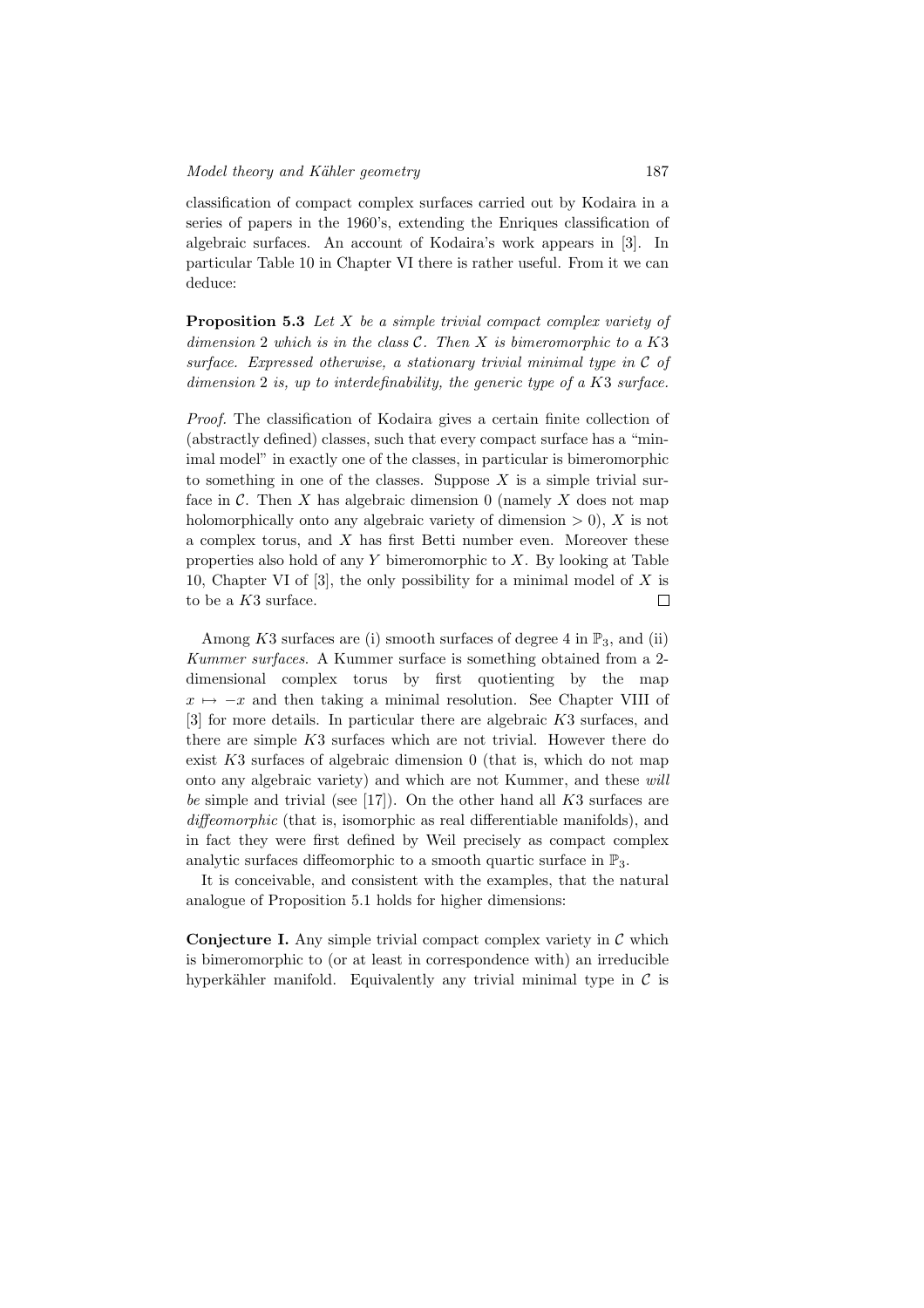nonorthogonal to the generic type of some irreducible hyperkähler manifold.

Note that any irreducible hyperkähler manifold has even dimension. Also, as with the special case of  $K3$  surfaces, there are (irreducible) hyperkählers of any even dimension which are algebraic (and hence not trivial).

Let us now pass to the stability-theoretic notion of *nonmultidimen*sionality. We start with an arbitrary complete (possibly many-sorted) stable theory T, and work in a saturated model  $\overline{M}$  of T. Let  $p(x) \in S(A)$ ,  $q(y) \in S(B)$  be stationary types (over small subsets A, B of  $\overline{M}$ ). Then p is said to be nonorthogonal to q if there is  $C \supseteq A \cup B$  and realizations a of p, and b of q, such that: (i) a is independent from C over A, and b is independent from  $C$  over  $B$ , and (ii)  $a$  forks with  $b$  over  $C$ .

A stationary type  $p(x) \in S(A)$  is said to be nonorthogonal to a set of parameters B if p is nonorthogonal to some complete type over  $\text{acl}(B)$ . The theory  $T$  is said to be *nonmultidimensional* if every stationary nonalgebraic type  $p(x) \in S(A)$ , is nonorthogonal to  $\emptyset$ . An equivalent characterization is:

( $\star$ ) Whenever  $p(x, a)$  is a stationary nonalgebraic type (with domain enumerated by the possibly infinite tuple a), and  $stp(a') = stp(a)$ , then  $p(x, a)$  is nonorthogonal to  $p(x, a')$ .

**Remark 5.4** If T happens to be superstable, then it suffices that  $(\star)$ holds for  $p(x, a)$  regular, and moreover we may assume that a is a finite tuple. If moreover  $T$  has finite rank (meaning every finitary type has finite U-rank), then it suffices for  $(\star)$  to hold for types  $p(x, a)$  of U-rank 1.

A stronger condition than nonmultidimensionality is unidimensionality which says that any two stationary nonalgebraic types are nonorthogonal. This is equivalent to  $T$  having exactly one model of cardinality  $\kappa$  for all  $\kappa > |T|$ . Nonmultidimensionality was also introduced by Shelah [24] in connection with classifying and counting models. For totally transcendental T (namely every formula has ordinal valued Morley rank), T is nonmultidimensional if and only if there is some fixed cardinal  $\mu_0$  (which will be at most  $|T|$ ) such that *essentially* the models of T are naturally in one-one correspondence with sequences  $(\kappa_{\alpha} : \alpha < \mu_0)$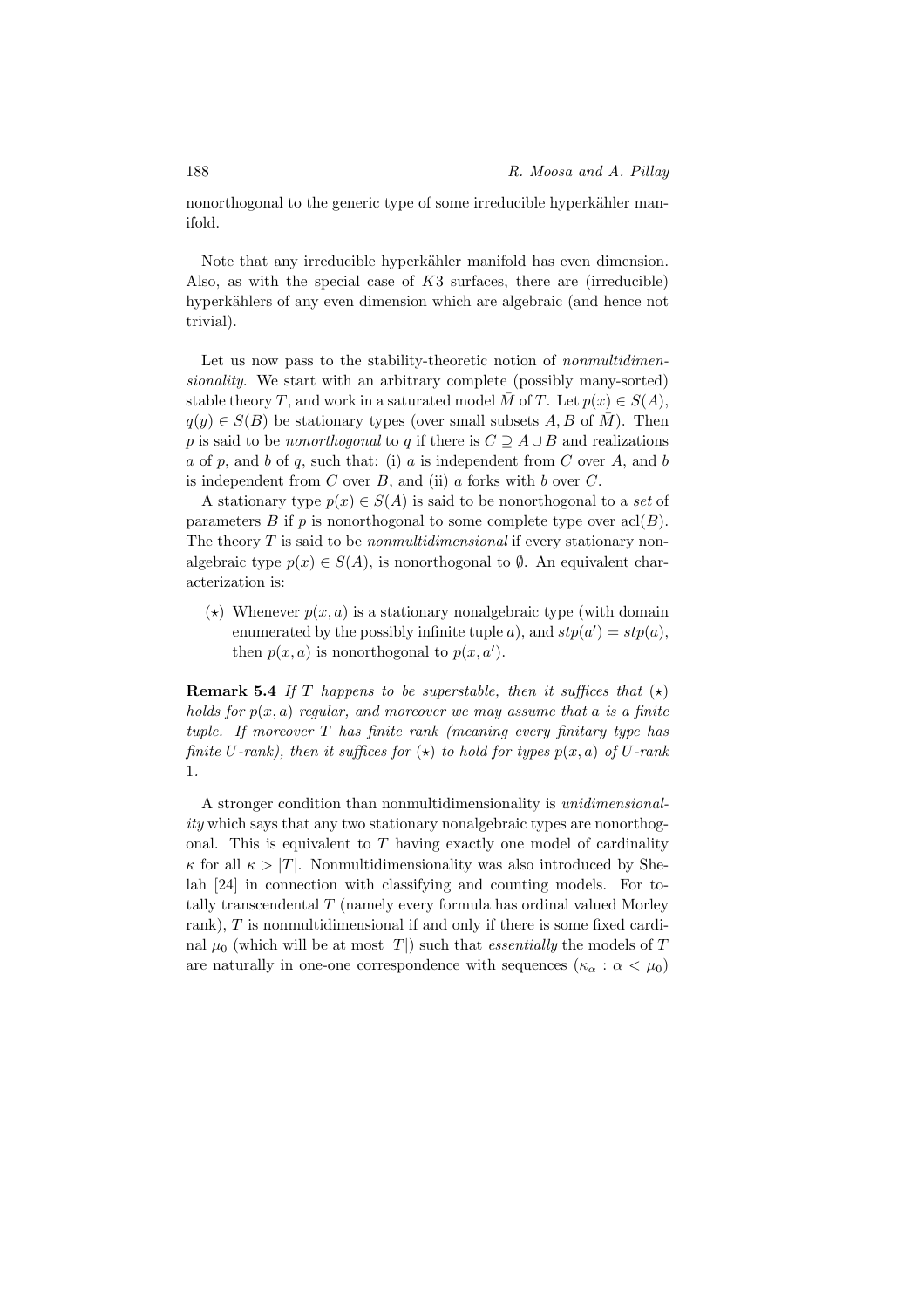of cardinals. When  $\mu_0$  is finite, T is called *finite-dimensional*. Alternatively (for T superstable of finite rank) this means that there are only finitely many stationary U-rank 1 types up to nonorthogonality.

**Remark 5.5** (cf. [20]) Suppose that T is superstable of finite rank and nonmultidimensional. Suppose moreover that  $T$  is one-sorted and that every stationary type of U-rank 1 is nonorthogonal to a type of Morley rank 1. Then T is finite-dimensional.

The following conjecture was formulated (by Thomas Scanlon and the second author) around 2000-2001. They also pointed out (in [21]) that it fails for  $\text{Th}(\mathcal{A})$ .

## **Conjecture II.** Th $(\mathcal{C})$  is nonmultidimensional.

Let  $p(x, a)$  be a stationary type in C realized by b say (where a is a finite tuple). Then  $stp(a, b)$  is the generic type of a compact complex variety X,  $stp(a)$  is the generic type of a compact complex variety S and the map  $(x, y) \rightarrow x$  gives a dominant meromorphic map f from X to S, and  $tp(a/b)$  is the generic type of the irreducible fibre  $X_a$ . Without changing  $p(x, a)$  we may assume that X and S are manifolds and that f is a holomorphic submersion (so that the generic fibre of  $f$  is a manifold also). The requirement that for another realization  $a'$  of  $stp(a)$ ,  $p(x, a)$ and  $p(x, a')$  are nonorthogonal, becomes: for a' another generic point of S, there is some proper analytic subset Z of  $X_a \times X_{a'}$  which projects onto both  $X_a$  and  $X_{a'}$ . So by  $(\star)$  above, we obtain the following reasonably geometric account or interpretation of the nonmultidimensionality of Th(C): for any fibration  $f: X \to S$  in C, any two generic fibres have the feature that there is a proper analytic subset of their product, projecting onto each factor. By Remark 5.4, we may restrict to the case where the generic fibre  $X_a$  is *simple*. So we obtain:

**Remark 5.6** Conjecture II is equivalent to: Whenever  $f : X \to S$  is a fibration in  $\mathcal C$  with generic fibre a simple compact complex manifold, then f is weakly isotrivial in the sense that for any generic fibres  $X_s$ ,  $X_{s'}$ , there is a *correspondence* between  $X_s$  and  $X_{s'}$ .

Of course there are other stronger conditions than weak isotriviality which a fibration  $f: X \to S$  may satisfy, for example that any two generic fibres are bimeromorphic or even that any two generic fibres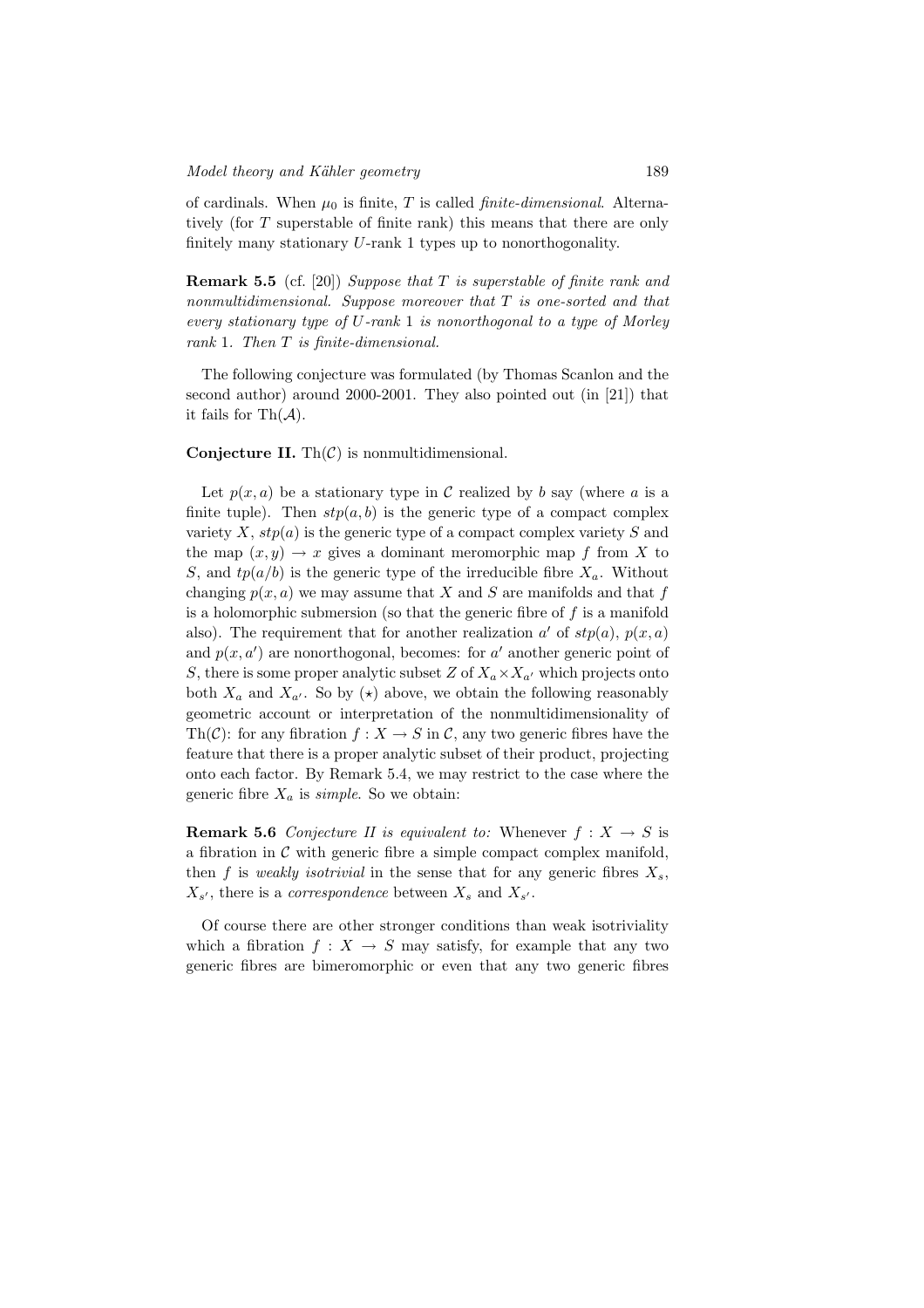are biholomorphic. If the latter is satisfied we will call the fibration isotrivial.

Let us begin a discussion of Conjecture II. Let  $f: X \rightarrow S$  be a fibration in C with simple generic fibre  $X_s$ . By 5.2,  $X_s$  is either (i) an algebraic curve, (ii) a simple nonalgebraic complex torus, or (iii) has trivial generic type. In case (i), we obtain weak isotriviality (as any two algebraic curves project generically finite-to-one onto  $\mathbb{P}_1$ ). So we are reduced to cases (ii) and (iii). Special cases of case (ii) are proved by Campana [7]. Assuming the truth of Conjecture I, case (iii) is also proved in [7]. An exposition of this work is one of the purposes of this paper and appears in the next section.

For now, we end this section with a few additional remarks on isotriviality.

**Remark 5.7** Let  $f : X \to S$  be a fibration in C. If f is locally trivial in the sense that for some nonempty open subset U of S,  $X_U$  is biholomorphic to  $U \times Y$  over U for some compact complex variety Y, then f is isotrivial.

*Proof.* By Baire category, we can find  $s_1, s_2 \in U$  which are mutually generic. So  $X_{s_1}$  is isomorphic to  $X_{s_2}$  by assumption. But  $tp(s_1, s_2)$  is uniquely determined by the mutually genericity of  $s_1, s_2$ . Hence for any mutually generic  $s_1, s_2 \in S$ ,  $X_{s_1}$  is isomorphic to  $X_{s_2}$ . Now given generic  $s_1, s_2 \in S$ , choose  $s \in S$  generic over  $\{s_1, s_2\}$ . So  $X_s$  is isomorphic to each of  $X_{s_1}, X_{s_2}$ .  $\Box$ 

**Remark 5.8** Suppose that  $f : X \to S$  is a fibration in C whose generic fibre  $X_s$  is a simple nonalgebraic complex torus. Suppose moreover that any (some) two mutually generic fibres  $X_s$ ,  $X_{s'}$  are nonorthogonal. Then any two generic fibres are isomorphic (as complex tori).

*Proof.* Fix two mutually generic fibres  $X_s$  and  $X'_s$ . These are both locally modular strongly minimal groups. Hence nonorthogonality implies that there is a strongly minimal subgroup C of  $X_s \times X_{s'}$  projecting onto both factors, and this induces an isogeny from  $X_{s'}$  onto  $X_s$ , and thus an isomorphism (of complex tori) between  $X_{s'}/A_{s'}$  and  $X_s$  for some finite subgroup  $A_{s'}$  of  $X_{s'}$ . Note that  $A_{s'}$  is acl(s')-definable. Now let  $s_1, s_2$ be generic points of S. Let  $s' \in S$  be generic over  $\{s_1, s_2\}$ . So there is an isomorphism  $f_1$  between  $X_{s'}/A_{s'}$  and  $X_{s_1}$  (for some finite, so acl(s')definable subgroup of  $X_{s'}$ ) with  $X_{s_1}$ . As  $s_1$  and  $s_2$  have the same type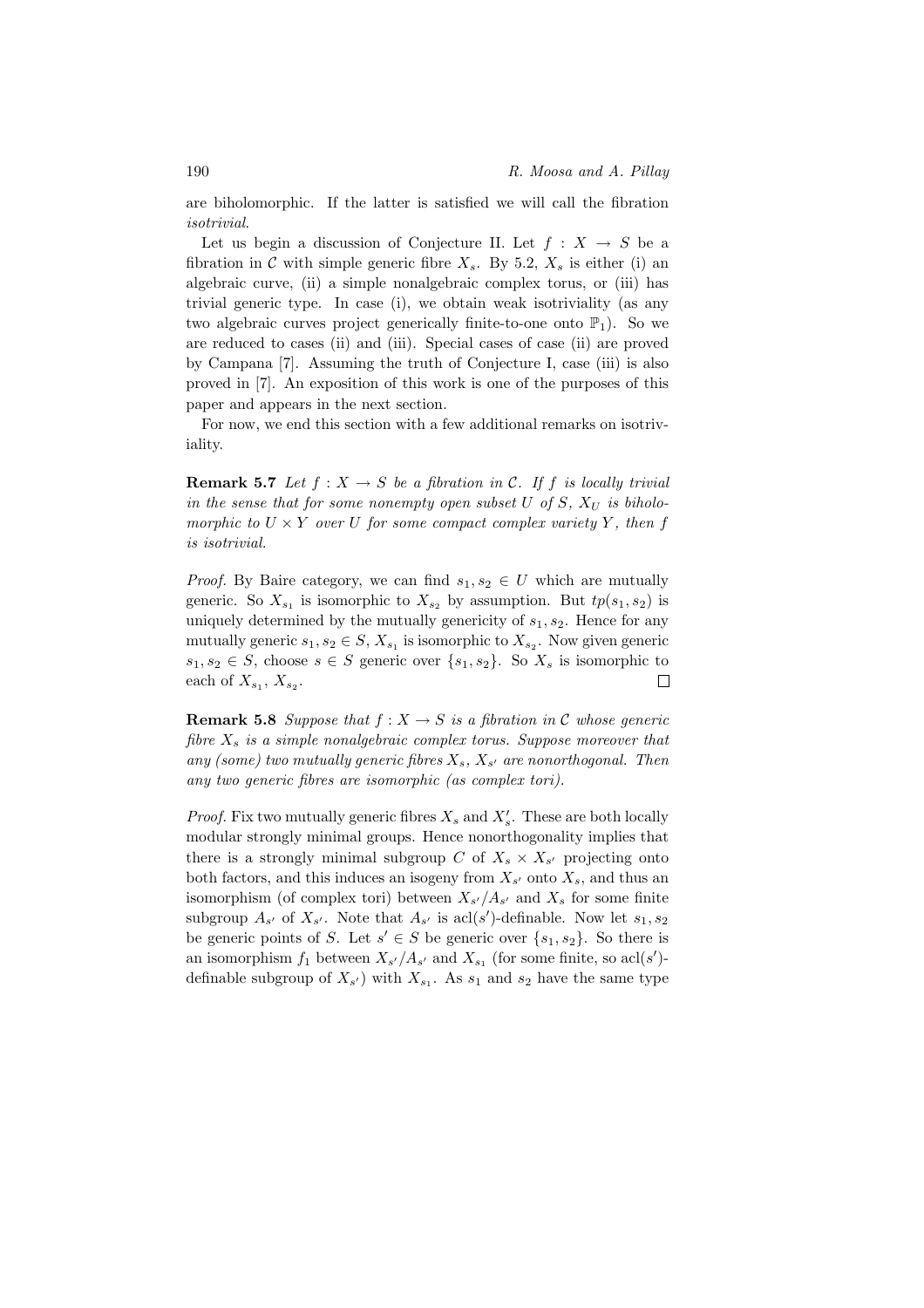over acl(s'), we obtain an isomorphism  $f_2$  between  $X_{s'}/A_{s'}$  and  $X_{s_2}$ . Thus  $X_{s_1}$  and  $X_{s_2}$  are isomorphic.

# 6 Local Torelli and the isotriviality theorem

In this section we state and sketch the proof of a recent result of Campana [7], which was motivated by and partially resolves the nonmultidimensionality conjecture for  $\mathcal C$  discussed in the previous section.

Suppose  $Y$  is a compact Kähler manifold and consider a *deformation*  $f: X \to S$  – that is, f is a proper holomorphic submersion between complex manifolds X and S and there is a point  $o \in S$  such that  $X_o = Y$ . For s near  $o, X_s$  will be a compact Kähler manifold (see Theorem 9.23) of  $[25]$ . Diffeomorphically, f is locally trivial: there exists an open neighbourhood  $U \subseteq S$  of  $o$  such that  $X_U$  is diffeomorphic to  $U \times Y$  over U. Letting  $u$  be this diffeomorphism we have the commuting diagram:



For each  $s \in U$ , the diffeomorphism  $u_s : Y \to X_s$  induces an isomorphism of singular cohomology groups, and hence by De Rham's Theorem, of the De Rham cohomology groups. In particular, we obtain a group isomorphism,  $\hat{u}_s : H^2_{DR}(X_s) \to H^2_{DR}(Y)$ . From our discussion of De Rham's theorem in Section 2 it is not hard to see that, under the identification

$$
H^2_{\text{DR}}(Y) = H^2_{\text{sing}}(Y, \mathbb{C}) = \text{Hom}_{\mathbb{C}}\left(H_2(Y), \mathbb{C}\right),
$$

the isomorphism  $\hat{u}_s: H^2_{DR}(X_s) \to H^2_{DR}(Y)$  is given by

$$
[\omega]\longmapsto \left([\gamma]\mapsto \int_{\gamma}u_s^*\omega\right)
$$

where  $\omega$  is a d-closed 2-form on  $X_s$  and and  $\gamma$  is a real 2-cycle on Y.

Since u may not be biholomorphic,  $\hat{u}_s$  does not necessarily respect the Hodge decomposition of  $H^2_{DR}(X_s)$  and  $H^2_{DR}(Y)$ . Indeed, one measure of how far  $u$  is from being a biholomorphic trivialisation is the *period map* of Y for holomorphic 2-forms (with respect to the deformation  $f$ ):

$$
p: U \to \mathbf{Grass}\left(H^2_{\mathrm{DR}}(Y)\right)
$$

which assigns to each  $s \in U$  the subspace  $\hat{u}_s(H^{2,0}(X_s))$ . Recall that for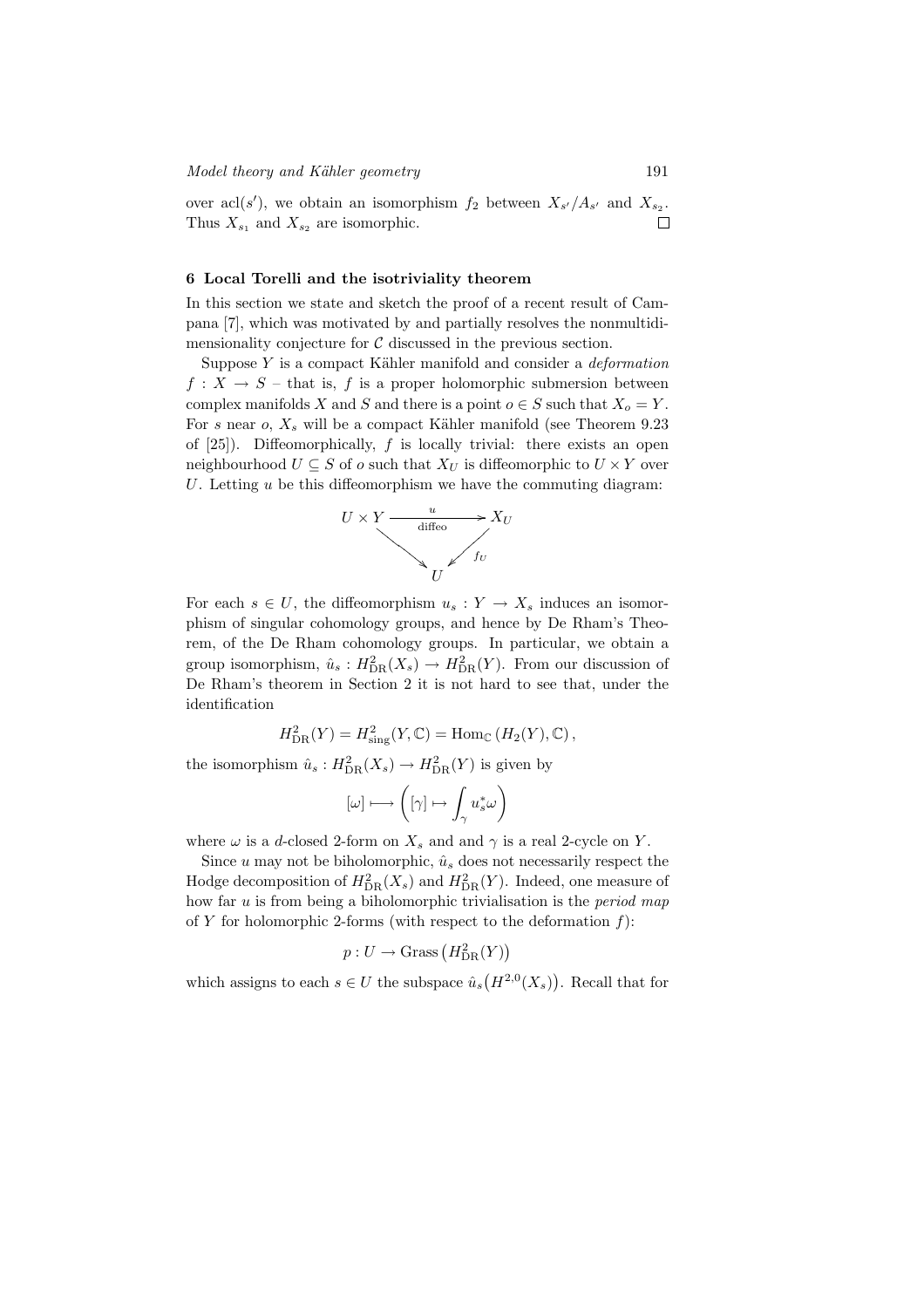any complex manifold M,  $H^{2,0}(M)$  is just the space  $\Omega^2(M)$  of global holomorphic 2-forms on M.

Note that if  $u$  is a biholomorphism then the period map is constant on U since for all  $s \in U \hat{u}_s(H^{2,0}(X_s)) = H^{2,0}(Y)$ .

**Definition 6.1** Suppose Y is a compact Kähler manifold. We say that Y satisfies local Torelli for holomorphic 2-forms if the following holds: given any deformation  $f : X \to S$  of Y with a local diffeomorphic trivialisation  $u: U \times Y \to X_U$ , if the corresponding period map is constant on  $U$  then  $u$  is in fact a biholomorphic trivialisation.

Example 6.2 Complex tori and irreducible hyperkähler manifolds all satisfy local Torelli for holomorphic 2-forms. (See Theorem 5(b) of [4] for the case of irreducible hyperkähler manifolds.)

We can now state the isotriviality theorem we are interested in.

**Theorem 6.3** (Campana [7]) Suppose  $f : X \rightarrow S$  is a fibration where X and S are compact Kähler manifolds. Assume that for  $a \in S$  generic, (i)  $X_a$  is not projective, (ii) dim<sub>C</sub>  $\Omega^2(X_a) = 1$ , and (iii)  $X_a$  satisfies local Torelli for holomorphic 2-forms. Then f is isotrivial.

Sketch of proof. From condition (i) and Corollary 4.4 there exists a global holomorphic 2-form  $\omega \in \Omega^2(X)$  whose restriction  $\omega_a$  to the generic fibre  $X_a$  is a nonzero global holomorphic 2-form on  $X_a$ . Moreover by condition (ii),  $\omega_a$  spans  $\Omega^2(X_a)$ .

Let  $U$  be an open neighbourhood of  $\alpha$  such that there is a diffeomorphic trivialisation  $u: U \times X_a \to X_U$  over U. We show that the corresponding period map  $p: U \to \text{Grass}(H_{\text{DR}}^2(X_a))$  is constant on U. By local Torelli this will imply that  $u$  is biholomorphic and hence, by Remark 5.7, f is isotrivial.

For any  $s \in U$  let  $\hat{u}_s : H^2_{DR}(X_s) \to H^2_{DR}(X_a)$  be the isomorphism induced by u and discussed above. We need to show that  $\hat{u}_s(H^{2,0}(X_s)) =$  $\hat{u}_t(H^{2,0}(X_t))$  for all  $s,t \in U$ . But, shrinking U if necessary,  $H^{2,0}(X_s)$  =  $\Omega^2(X_s)$  is spanned by the restriction  $\omega_s$  of  $\omega$  to  $X_s$ , for all  $s \in U$ . Hence it suffices to show that  $\hat{u}_s(\omega_s) = \hat{u}_t(\omega_t)$  for all  $s, t \in U$ .

Now fix a real 2-cycle  $\gamma$  on  $X_a$ . Viewing  $\hat{u}_s(\omega_s)$  and  $\hat{u}_t(\omega_t)$  as elements of Hom<sub>C</sub>  $(H_2(X_a), \mathbb{C}) = H_{DR}^2(X_a)$  we compute

$$
(\hat{u}_s(\omega_s) - \hat{u}_t(\omega_t))[\gamma] = \int_{\gamma} u_s^* \omega_s - \int_{\gamma} u_t^* \omega_t = \int_{u_s \circ \gamma} \omega_s - \int_{u_t \circ \gamma} \omega_t.
$$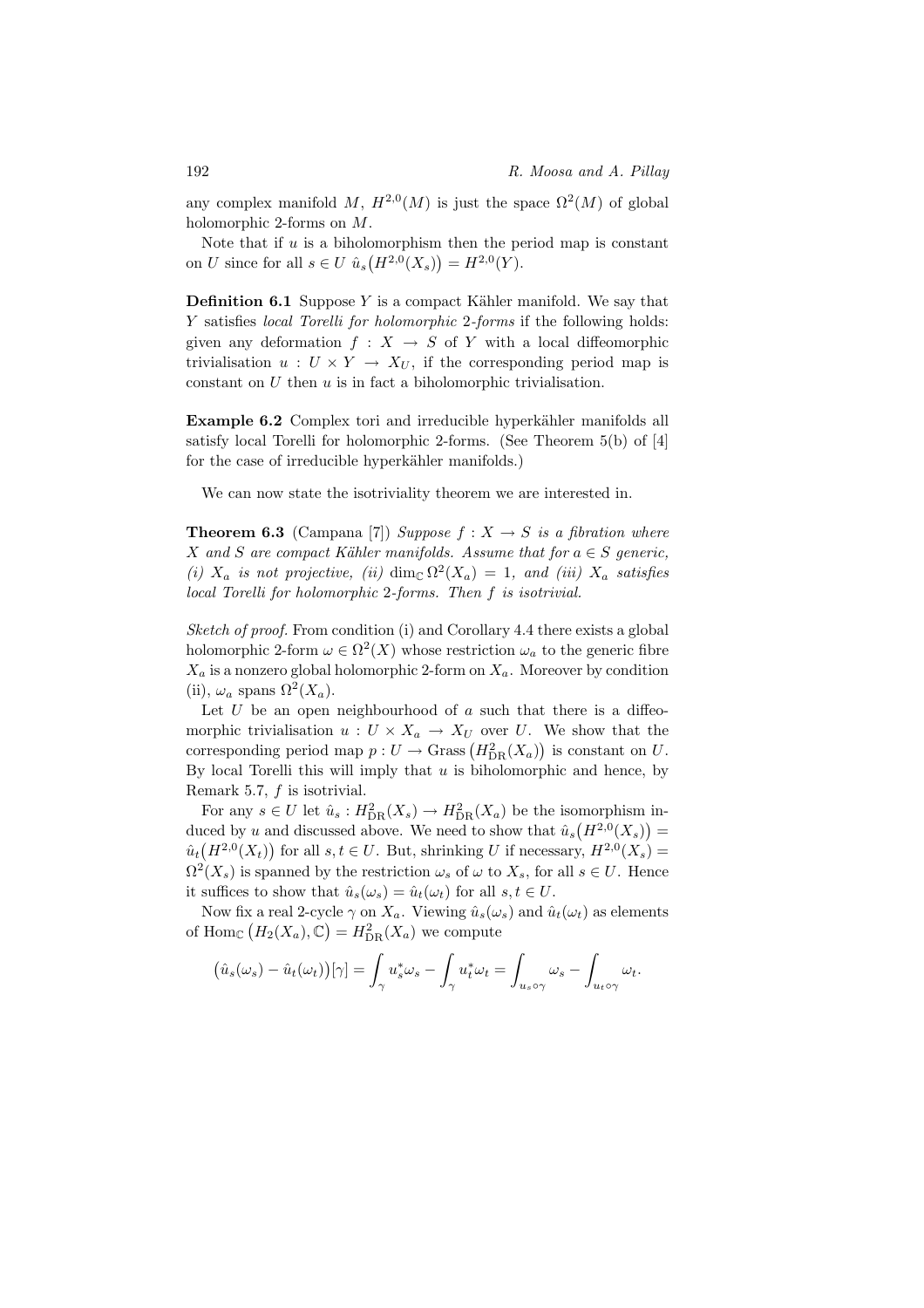Here  $u_s \circ \gamma$  and  $u_t \circ \gamma$  are 2-cycles on  $X_s$  and  $X_t$  respectively. Viewed as 2-cycles on  $X$  we have

$$
\int_{u_s \circ \gamma} \omega_s - \int_{u_t \circ \gamma} \omega_t = \int_{(u_s \circ \gamma - u_t \circ \gamma)} \omega.
$$

But  $(u_s \circ \gamma - u_t \circ \gamma)$  is the boundary of some 3-cycle  $\lambda$  on X. By Stokes',  $\int_{(u_s \circ \gamma - u_t \circ \gamma)} \omega = \int_{\lambda} d\omega$ . Since holomorphic forms are d-closed it follows that

$$
(\hat{u}_s(\omega_s) - \hat{u}_t(\omega_t))[\gamma] = 0
$$

for all 2-cycles  $\gamma$  on  $X_a$ . That is,  $\hat{u}_s(\omega_s) = \hat{u}_t(\omega_t)$  for all  $s, t \in U$ . So the period map is constant on  $U$  and  $f$  is isotrivial.  $\Box$ 

Remark 6.4 The hypotheses of Theorem 6.3 are valid in the following cases:

(a) The generic fibre  $X_a$  is irreducible hyperkähler and nonprojective,

(b) The generic fibre  $X_a$  is a simple complex torus of dimension 2.

Proof. We have already mentioned that complex tori and irreducible hyperkähler satisfy local Torelli for holomorphic 2-forms. Nonprojectivity is assumed in (a) and follows for (b) by the fact that the only simple projective varieties are curves. Finally,  $\dim_{\mathbb{C}} \Omega^2(X_a) = 1$  is true of irreducible hyperkähler manifolds by definition, and true of simple complex tori of dimension 2 by the fact that dimension 2 forces  $\dim_{\mathbb{C}} \Omega^2(X_a)$  to be at most 1 while nonprojectivity forces it to be at least 1.

 $\Box$ 

Let us return to the nonmultidimensionality conjecture (Conjecture II) from section 5, bearing in mind the equivalence stated in Remark 5.6.

**Corollary 6.5** The nonmultidimensionality conjecture holds in  $\text{Th}(\mathcal{C})$ for surfaces. In other words if  $p(x)$  is a minimal type of dimension 1 or 2 over some model of Th $(C)$  then p is nonorthogonal to  $\emptyset$ .

*Proof.* As discussed at the end of section 3 we may work in  $C$  itself. Let  $p(x) = tp(b/a)$  for a, b from C and b a generic point of an a-definable simple compact complex manifold  $X_a$  of dimension 1 or 2. We have already pointed out that in the case of dimension 1 (i.e. of projective curves),  $X_a$  is nonorthogonal to  $X_{a'}$  whenever  $stp(a) = stp(a')$ . So assume  $X_a$  is a simple compact complex surface. It is then not projective.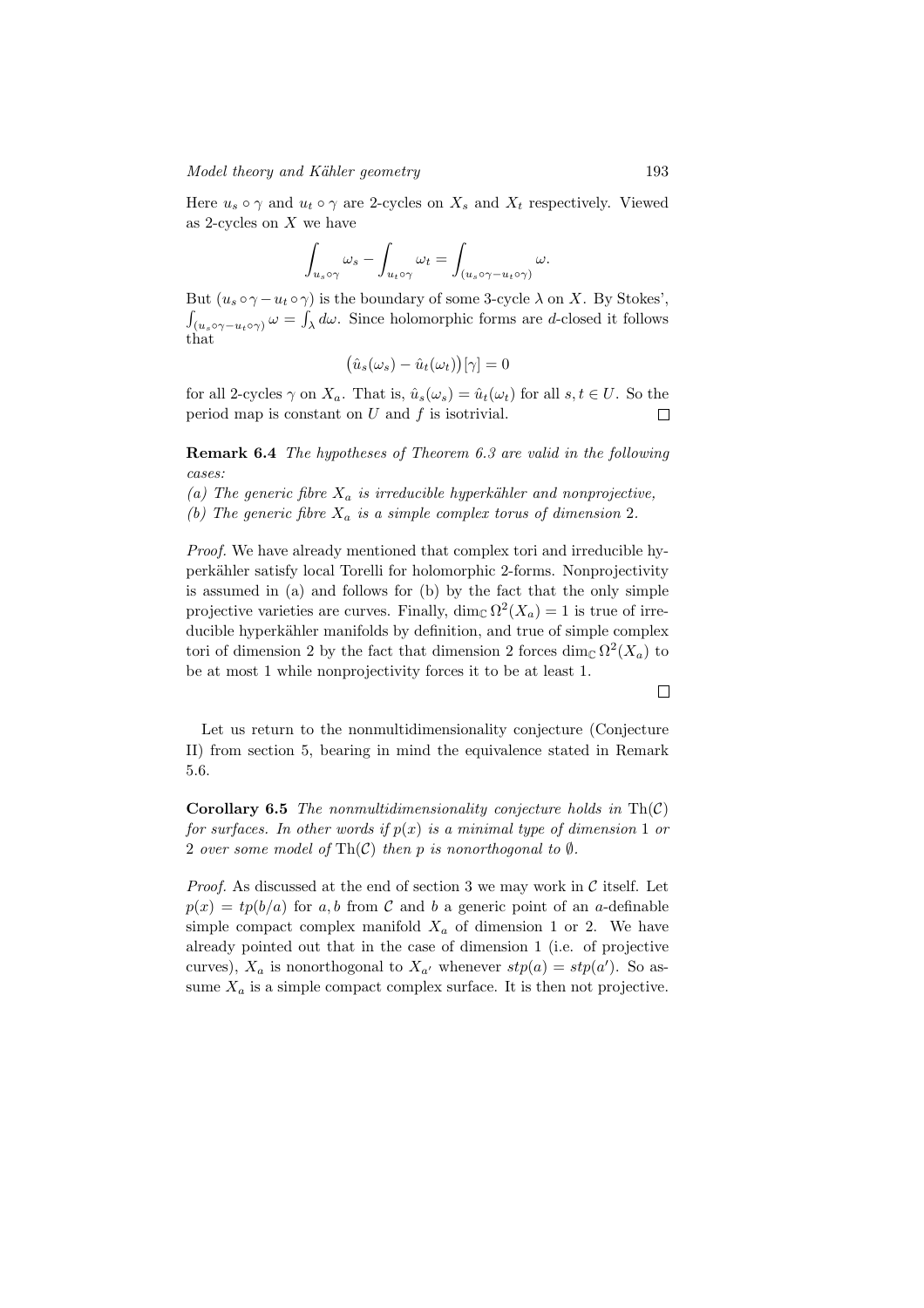By Fact 5.2 and Proposition 5.3, we may assume that  $X_a$  is either a 2-dimensional simple complex torus, or a nonprojective  $K3$  surface. So by Theorem 6.3 and Remark 6.4,  $X_a$  is biholomorphic to  $X_{a'}$  whenever  $stp(a) = stp(a')$ . Hence  $tp(b/a)$  is nonorthogonal to  $\emptyset$ .  $\Box$ 

Condition (ii) of Theorem 6.3 seems rather strong, and indeed, Campana works with the following weaker condition: A rational Hodge substructure of  $H_{\text{DR}}^2(X_a)$  is a C-vector subspace V such that  $V^{i,j} = \overline{V^{j,i}}$ where  $V^{i,j} := V \cap H^{i,j}(X_a)$ , and  $V = V_{\mathbb{Q}} \otimes \mathbb{C}$  where

$$
V_{\mathbb{Q}} := V \cap H^2_{\text{sing}}(X_a, \mathbb{Q}).
$$

Campana says that  $X_a$  is *irreducible in weight* 2 if for any rational Hodge substructure  $V \subseteq H_{DR}^2(X_a)$ , either  $V^{2,0} = 0$  or  $V^{2,0} = H^{2,0}(X_a)$ . By a theorem of Deligne, the image of  $H_{\text{DR}}^2(X)$  in  $H_{\text{DR}}^2(X_a)$  under the restriction map is a rational Hodge substructure. Hence, the above proof of Theorem 6.3 works if condition (ii) is replaced by the irreducibility of  $X_a$  in weight 2. Campana proves that the "general" torus of dimension  $\geq$  3 is irreducible in weight 2. Apparently it is open whether any simple nonalgebraic torus is irreducible in weight 2. This together with Conjecture I (that any simple trivial compact Kähler manifold is nonorthogonal to an irreducible hyperkahler manifold) are the remaining obstacles to the nonmultidimensionality conjecture for  $C$ .

#### References

- [1] M. Aschenbrenner, R. Moosa, and T. Scanlon, Strongly minimal groups in the theory of compact complex spaces, The Journal of Symbolic Logic, 71(2):529–552, 2006.
- [2] D. Barlet, Espace analytique réduit des cycles analytiques complexes compacts d'un espace analytique complexe de dimension finie, In Fonctions de plusieurs variables complexes, II (Sém. François Norguet, 1974– 1975), volume 482 of Lecture Notes in Math., pages 1–158. Springer, 1975.
- [3] W. Barth, C. Peters, and A. Van de Ven, *Compact complex surfaces*, Springer-Verlag, 1984.
- [4] A. Beauville, Variétés Kählériennes dont la première classe de Chern est nulle, J. Differential Geometry 18 (1983), 755-782.
- [5] E. Bishop, Conditions for the analyticity of certain sets, The Michigan Mathematical Journal, 11:289–304, 1964.
- [6] F. Campana, Application de l'espace des cycles à la classification biméromorphe des espaces analytiques Kählériens compacts, PhD thesis, Université Nancy 1, Prépublication de l'université Nancy 1, no. 2, Mai 1980, p. 1–163.
- [7] F. Campana, Isotrivialité de certaines familles Kählériennes de varietés non projectives, Math. Z. 252 (2006), no. 1, 147–156.